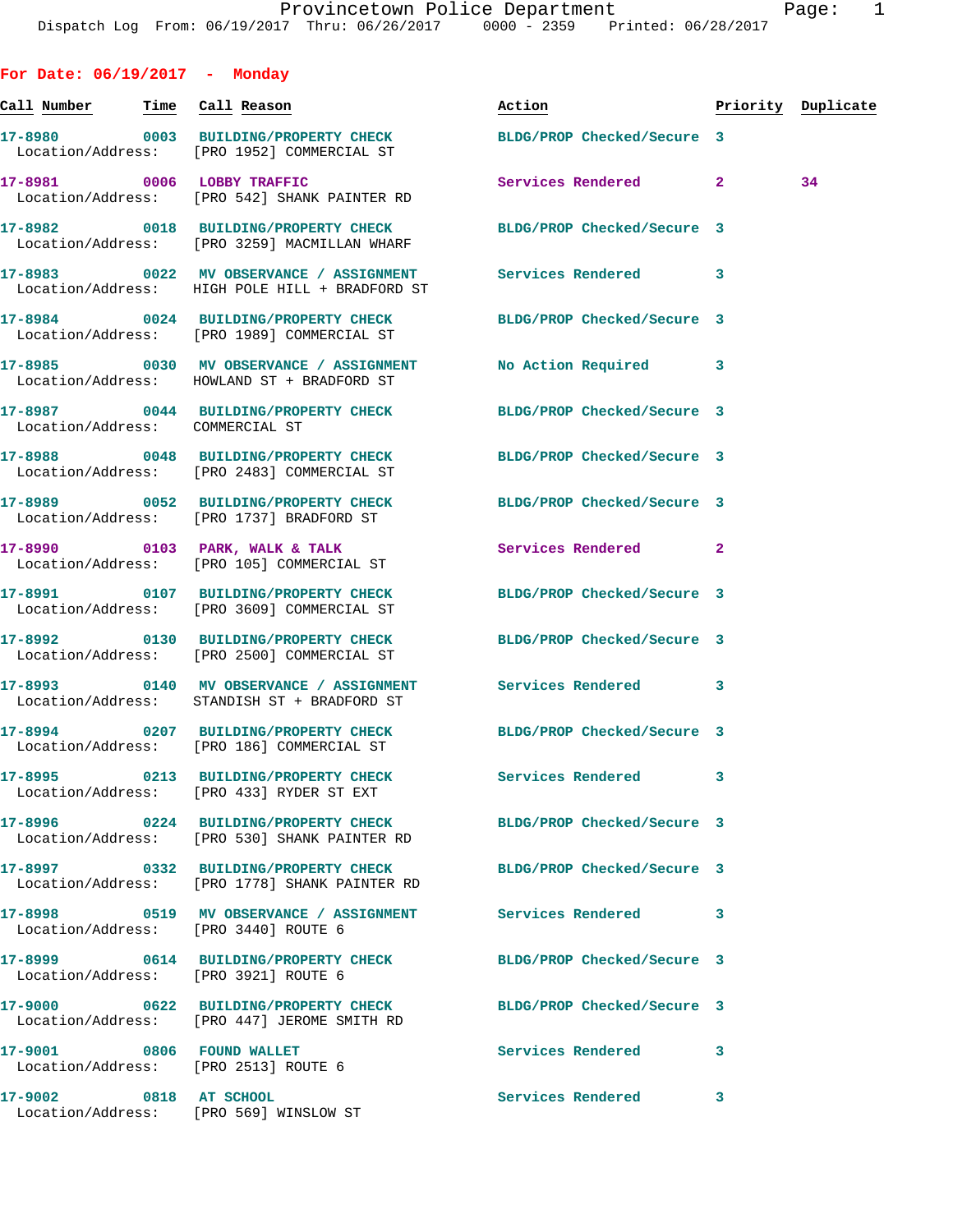|                                      | Dispatch Log From: 06/19/2017 Thru: 06/26/2017 0000 - 2359 Printed: 06/28/2017                                       | Provincetown Police Department | Page: 2      |  |
|--------------------------------------|----------------------------------------------------------------------------------------------------------------------|--------------------------------|--------------|--|
|                                      | 17-9003 6935 HARASSMENT COMPLAINT Services Rendered 2<br>Location/Address: [PRO 539] SHANK PAINTER RD                |                                | 1            |  |
|                                      | 17-9004 0944 LOST/STOLEN WALLET Services Rendered 3<br>Location/Address: [PRO 285] COMMERCIAL ST                     |                                |              |  |
|                                      | 17-9005 1005 LIFT ASSIST<br>Location/Address: [PRO 726] BRADFORD ST                                                  | Services Rendered 1            |              |  |
|                                      | 17-9006 1011 PARKED MV COMPLAINT<br>Location/Address: [PRO 935] FRANKLIN ST                                          | Services Rendered              | $\mathbf{2}$ |  |
|                                      | 17-9007 1042 WELL-BEING CHECK<br>Location/Address: [PRO 542] SHANK PAINTER RD                                        | Taken/Referred to Other 3      |              |  |
|                                      | 17-9008 1046 POSSIBLE LARCENCY<br>Location/Address: [PRO 357] COMMERCIAL ST                                          | Investigated                   | $\mathbf{2}$ |  |
|                                      | 17-9009 1118 MEDICAL EMERGENCY DOT<br>Location/Address: [PRO 440] HARRY KEMP WAY                                     | Transported to Hospital 1      |              |  |
|                                      | 17-9011 1156 LOST BRACELET<br>Location/Address: [PRO 3259] MACMILLAN WHARF                                           | Services Rendered 3            |              |  |
|                                      | 17-9012 1218 DOG IN MV<br>Location/Address: [PRO 2500] COMMERCIAL ST                                                 | Services Rendered 2            |              |  |
|                                      | 17-9013 1224 PARKING COMPLAINT / GENERAL SPOKEN TO<br>Location/Address: UPPER MILLER HILL RD                         |                                | 3            |  |
|                                      | 17-9014 1226 LOST CREDIT CARD<br>Location/Address: [PRO 542] SHANK PAINTER RD                                        | Services Rendered 3            |              |  |
|                                      | 17-9015 1236 BUILDING/PROPERTY CHECK BLDG/PROP Checked/Secure 3<br>Location/Address: [PRO 3259] MACMILLAN WHARF      |                                |              |  |
|                                      | 17-9017 1309 SERVE RESTRAINING ORDER Services Rendered 2<br>Location/Address: [PRO 1141] WEBSTER PL                  |                                |              |  |
|                                      | 17-9018 1327 MV OBSERVANCE / ASSIGNMENT No Action Required 3<br>Location/Address: BRADFORD ST + STANDISH ST          |                                |              |  |
|                                      | 17-9019 1431 KNIFE STOLEN<br>Location/Address: [PRO 196] COMMERCIAL ST                                               | Investigated                   |              |  |
|                                      | 17-9021 1524 POSSIBLE SUSPECTS 17-9019<br>Location/Address: [PRO 204] COMMERCIAL ST                                  | No Action Required 2           |              |  |
|                                      | 17-9022 1600 BUILDING/PROPERTY CHECK BLDG/PROP Checked/Secure 3<br>Location/Address: [PRO 2898] JEROME SMITH RD      |                                |              |  |
| Location/Address: [PRO 2521] ROUTE 6 | 17-9023 1616 MV OBSERVANCE / ASSIGNMENT Services Rendered 3                                                          |                                |              |  |
| 17-9024 1628 MV STOP                 | Location/Address: ROUTE 6 + SNAIL RD                                                                                 | VERBAL WARNING 3               |              |  |
|                                      | 17-9025 1716 PARKING COMPLAINT / GENERAL Citation/Warning Issued 3<br>Location/Address: [PRO 75] CAPTAIN BERTIES WAY |                                |              |  |
|                                      | 17-9026 1746 TOWN MEETING COVERAGE<br>Location/Address: [PRO 105] COMMERCIAL ST                                      | Services Rendered 3            |              |  |
|                                      | 17-9027 1759 LIFT ASSIST/TRANSPORT<br>Location/Address: [PRO 726] BRADFORD ST                                        | Transported to Hospital 1      |              |  |
| Location/Address: COMMERCIAL ST      | 17-9028 1813 MEDICAL EMERGENCY                                                                                       | Transported to Hospital 1      |              |  |
|                                      | 17-9030 1900 ASSIST CITIZEN<br>Location/Address: [PRO 112] COMMERCIAL ST                                             | Could Not Locate 3             |              |  |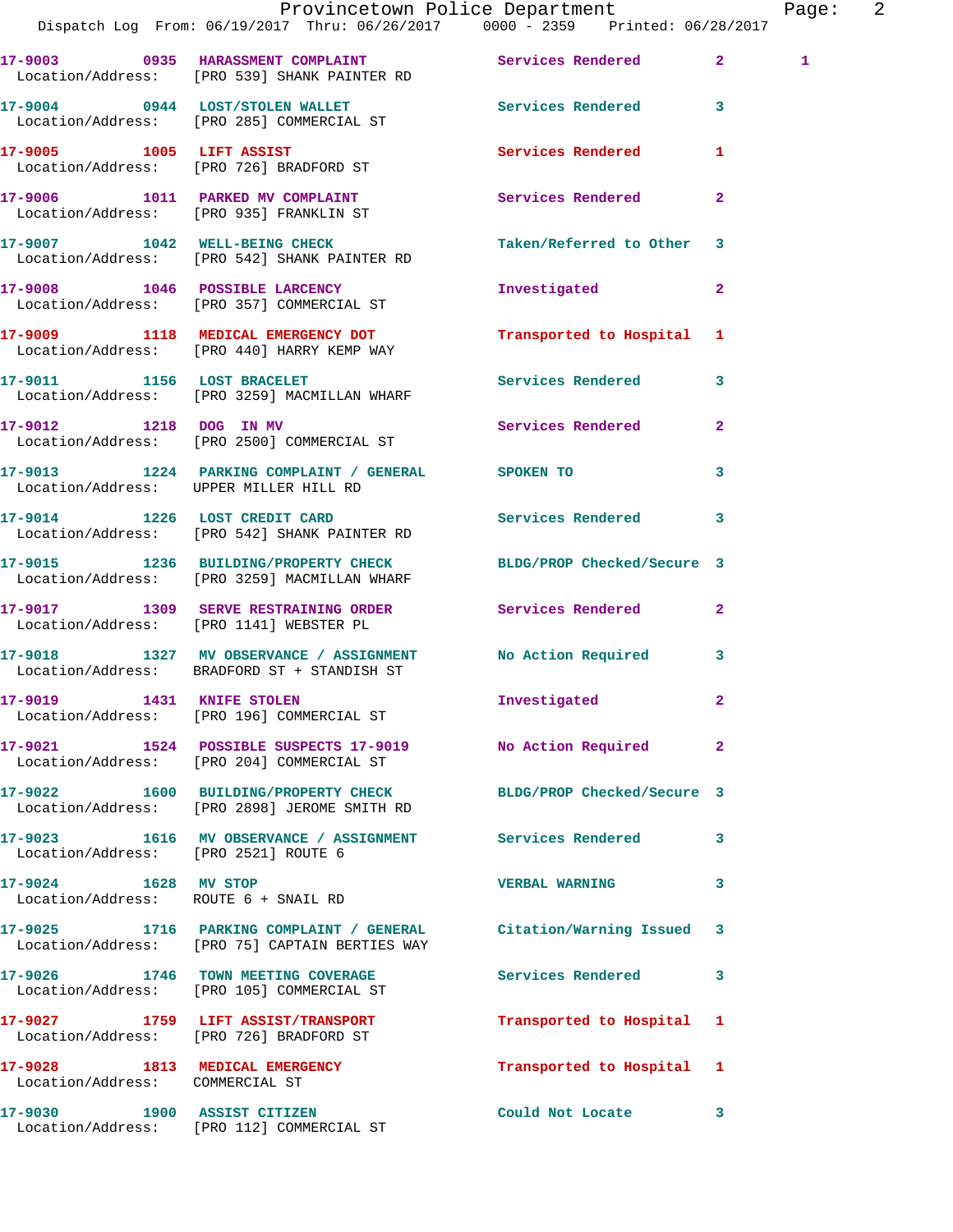|                                                         | 17-9032 1930 BUILDING/PROPERTY CHECK<br>Location/Address: [PRO 3242] COMMERCIAL ST                              | BLDG/PROP Checked/Secure 3 |                |    |
|---------------------------------------------------------|-----------------------------------------------------------------------------------------------------------------|----------------------------|----------------|----|
| 17-9033 1938 MV STOP                                    | Location/Address: HOWLAND ST + BRADFORD ST                                                                      | <b>VERBAL WARNING</b>      | 3              |    |
|                                                         | 17-9034 2016 LOST CREDIT CARD<br>Location/Address: [PRO 542] SHANK PAINTER RD                                   | Services Rendered          | 3              |    |
| 17-9035 2020 MV STOP                                    | Location/Address: STANDISH ST + COMMERCIAL ST                                                                   | No Action Required 3       |                |    |
|                                                         | 17-9036 2043 BUILDING/PROPERTY CHECK<br>Location/Address: [PRO 3242] COMMERCIAL ST                              | BLDG/PROP Checked/Secure 3 |                |    |
|                                                         | 17-9037 2059 BUILDING/PROPERTY CHECK<br>Location/Address: [PRO 1737] BRADFORD ST                                | BLDG/PROP Checked/Secure 3 |                |    |
|                                                         | 17-9038 2127 BUILDING/PROPERTY CHECK<br>Location/Address: [PRO 3242] COMMERCIAL ST                              | BLDG/PROP Checked/Secure 3 |                |    |
|                                                         | 17-9040 2131 BUILDING/PROPERTY CHECK<br>Location/Address: [PRO 105] COMMERCIAL ST                               | BLDG/PROP Checked/Secure 3 |                |    |
| 17-9041 2132 FOLLOW UP                                  | Location/Address: [PRO 106] COMMERCIAL ST                                                                       | Could Not Locate           | $\overline{2}$ |    |
| 17-9043 2218 SERVICE CALL<br>Location/Address: SOPER ST |                                                                                                                 | Services Rendered          | 3              |    |
|                                                         | 17-9044 2259 BUILDING/PROPERTY CHECK<br>Location/Address: [PRO 3242] COMMERCIAL ST                              | BLDG/PROP Checked/Secure 3 |                |    |
|                                                         | 17-9045 2341 ALARM - GENERAL<br>Location/Address: [PRO 4041] BRADFORD ST                                        | Services Rendered          | 1              |    |
| For Date: 06/20/2017 - Tuesday                          |                                                                                                                 |                            |                |    |
|                                                         | 17-9047 0000 LOBBY TRAFFIC<br>Location/Address: [PRO 542] SHANK PAINTER RD                                      | Services Rendered 2        |                | 29 |
|                                                         | 17-9046 0008 BUILDING/PROPERTY CHECK BLDG/PROP Checked/Secure 3<br>Location/Address: [PRO 3259] MACMILLAN WHARF |                            |                |    |
| 17-9048                                                 | 0052 BUILDING/PROPERTY CHECK<br>Location/Address: [PRO 3296] SHANK PAINTER RD                                   | BLDG/PROP Checked/Secure 3 |                |    |
| Location/Address: COMMERCIAL ST                         | 17-9049 0057 BUILDING/PROPERTY CHECK                                                                            | BLDG/PROP Checked/Secure 3 |                |    |
|                                                         | 17-9050 0100 MV OBSERVANCE / ASSIGNMENT<br>Location/Address: ALDEN ST + BRADFORD ST                             | No Action Required         | 3              |    |
| 17-9051 0114 COMPLAINT                                  | Location/Address: [PRO 3670] SHANK PAINTER RD                                                                   | Services Rendered          | 3              |    |
|                                                         | 17-9053 0129 BUILDING/PROPERTY CHECK<br>Location/Address: [PRO 1778] SHANK PAINTER RD                           | BLDG/PROP Checked/Secure 3 |                |    |
| 17-9054                                                 | 0154 MEDICAL EMERGENCY                                                                                          | Transported to Hospital 1  |                |    |

**17-9055 0209 MV OBSERVANCE / ASSIGNMENT Services Rendered 3**  Location/Address: SHANK PAINTER RD + JEROME SMITH RD

**17-9056 0255 MV OBSERVANCE / ASSIGNMENT Services Rendered 3**  Location/Address: BRADFORD ST + HIGH POLE HILL

**17-9057 0338 BUILDING/PROPERTY CHECK BLDG/PROP Checked/Secure 3** 

Location/Address: COMMERCIAL ST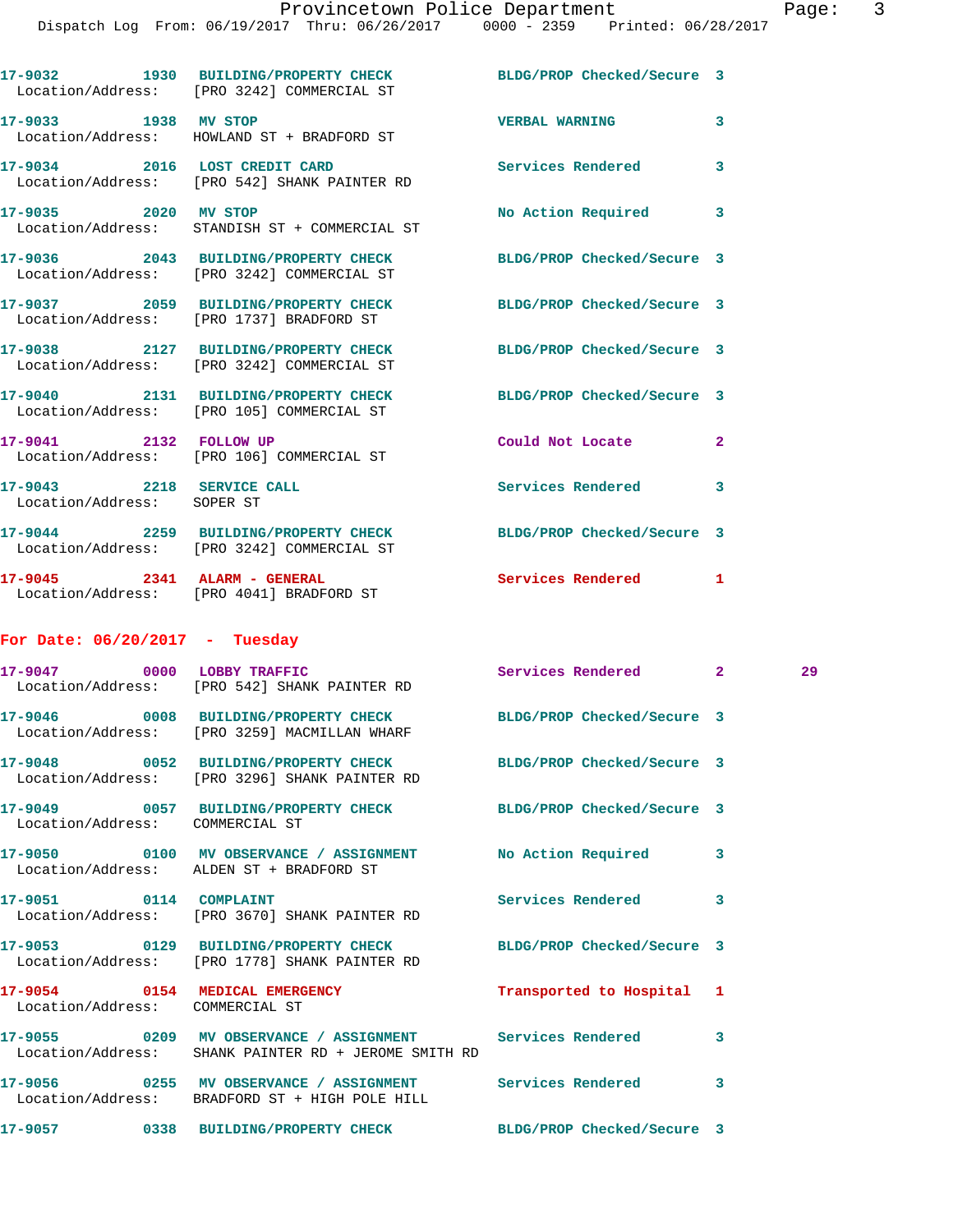|                                                                  | Dispatch Log From: 06/19/2017 Thru: 06/26/2017 0000 - 2359 Printed: 06/28/2017                                    | Provincetown Police Department |              | Page:  4 |  |
|------------------------------------------------------------------|-------------------------------------------------------------------------------------------------------------------|--------------------------------|--------------|----------|--|
| Location/Address: [PRO 37] BRADFORD ST                           |                                                                                                                   |                                |              |          |  |
|                                                                  | 17-9058 0436 BUILDING/PROPERTY CHECK Services Rendered 3<br>Location/Address: [PRO 94] BRADFORD ST                |                                |              |          |  |
|                                                                  | 17-9059 0454 NOISE COMPLAINT<br>Location/Address: [PRO 2144] CONWELL ST                                           | Services Rendered 3            |              |          |  |
|                                                                  | 17-9060 0516 BUILDING/PROPERTY CHECK Services Rendered 3<br>Location/Address: [PRO 2540] RACE POINT RD            |                                |              |          |  |
| Location/Address: ROUTE 6                                        | 17-9061 0530 MV OBSERVANCE / ASSIGNMENT Services Rendered 3                                                       |                                |              |          |  |
|                                                                  | 17-9062 0558 MV OBSERVANCE / ASSIGNMENT Services Rendered 3<br>Location/Address: RACE POINT RD + SEASHORE PARK DR |                                |              |          |  |
|                                                                  | 17-9063 0601 SUSPICIOUS PERSON<br>Location/Address: [PRO 3296] SHANK PAINTER RD                                   | SPOKEN TO                      | $\mathbf{2}$ |          |  |
|                                                                  | 17-9064 0613 MV OBSERVANCE / ASSIGNMENT Services Rendered<br>Location/Address: RACE POINT RD + SEASHORE PARK DR   |                                | $\mathbf{3}$ |          |  |
|                                                                  | 17-9065 0634 FLIGHT COVERAGE<br>Location/Address: [PRO 516] RACE POINT RD                                         | Services Rendered 2            |              | 1        |  |
|                                                                  | 17-9066 0710 SERVE RESTRAINING ORDER Could Not Locate 2<br>Location/Address: [PRO 1141] WEBSTER PL                |                                |              |          |  |
| Location/Address: [PRO 3287] ROUTE 6                             | 17-9068 0758 BUILDING/PROPERTY CHECK BLDG/PROP Checked/Secure 3                                                   |                                |              |          |  |
| Location/Address: [PRO 976] MAPLE CT                             | 17-9069 0803 911 MISDIAL                                                                                          | Services Rendered 1            |              |          |  |
| 17-9070 0808 AT SCHOOL<br>Location/Address: [PRO 569] WINSLOW ST |                                                                                                                   | Services Rendered 3            |              |          |  |
|                                                                  | 17-9072 1007 HOSPITAL TRANSPORT<br>Location/Address: [PRO 1432] SNOWS LN                                          | Transported to Hospital 1      |              |          |  |
| 17-9073                                                          | 1053 MINOR MV ACCIDENT<br>Location/Address: [PRO 253] COMMERCIAL ST                                               | Services Rendered 1            |              |          |  |
|                                                                  | 17-9074 1130 PARKED MV COMPLAINT GONE ON ARRIVAL<br>Location/Address: [PRO 1173] WINTHROP ST                      |                                | $\mathbf{2}$ |          |  |
| 17-9075 1201 INJURED HAWK                                        | Location/Address: [PRO 2513] ROUTE 6                                                                              | <b>Services Rendered</b>       | $\mathbf{2}$ |          |  |
|                                                                  | 17-9076 1227 MV DISABLED<br>Location/Address: [PRO 3004] BRADFORD ST                                              | Services Rendered              | $\mathbf{2}$ |          |  |
|                                                                  | 17-9078 1259 SPEED DOLLY<br>Location/Address: [PRO 357] COMMERCIAL ST                                             | Unfounded                      | 3            |          |  |
|                                                                  | 17-9079 1412 ANIMAL CALL<br>Location/Address: [PRO 3858] PRINCE ST                                                | Services Rendered 2            |              |          |  |
|                                                                  | 17-9080 1420 PRIVATE MV TOW<br>Location/Address: [PRO 3912] SHANK PAINTER RD                                      | Vehicle Towed <b>Seat 1996</b> | $\mathbf{2}$ |          |  |
|                                                                  | 17-9082 1441 ASSIST CITIZEN<br>Location/Address: [PRO 542] SHANK PAINTER RD                                       | <b>Services Rendered</b>       | 3            |          |  |
| 17-9083 1448 FOLLOW UP                                           | Location/Address: [PRO 57] BRADFORD ST                                                                            | Services Rendered              | $\mathbf{2}$ |          |  |
|                                                                  | 17-9084 1516 BUILDING/PROPERTY CHECK Services Rendered 3<br>Location/Address: [PRO 3259] MACMILLAN WHARF          |                                |              |          |  |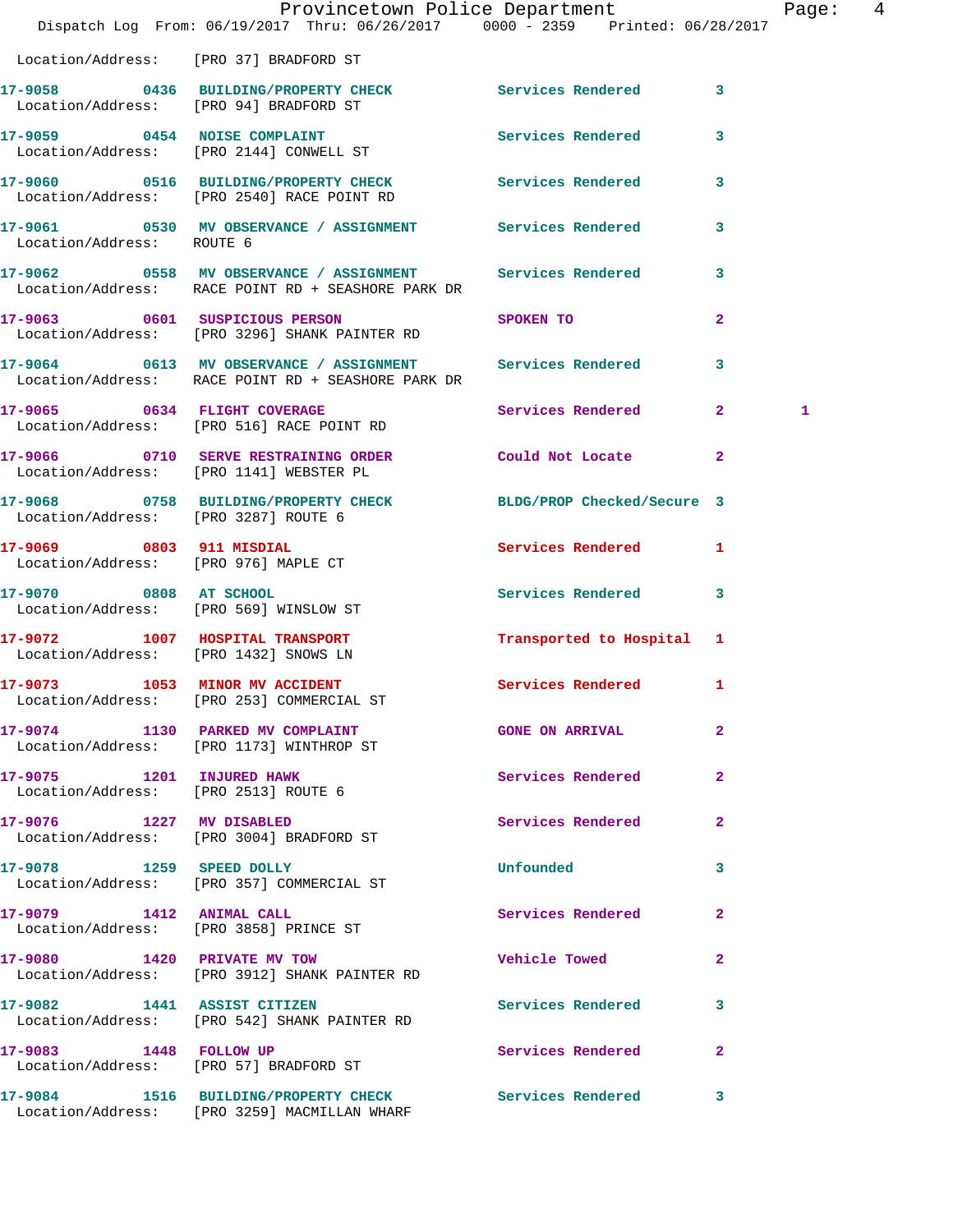|                                 | Provincetown Police Department The Page: 5<br>Dispatch Log From: 06/19/2017 Thru: 06/26/2017 0000 - 2359 Printed: 06/28/2017 |                            |                |  |
|---------------------------------|------------------------------------------------------------------------------------------------------------------------------|----------------------------|----------------|--|
|                                 | 17-9085 1532 BUILDING/PROPERTY CHECK Services Rendered 3<br>Location/Address: [PRO 2898] JEROME SMITH RD                     |                            |                |  |
|                                 | 17-9086 1538 LOST WALLET<br>Location/Address: [PRO 542] SHANK PAINTER RD                                                     | Services Rendered 3        |                |  |
|                                 | 17-9087 1543 MV OBSERVANCE / ASSIGNMENT Services Rendered 3<br>Location/Address: [PRO 2521] ROUTE 6                          |                            |                |  |
| Location/Address: COMMERCIAL ST | 17-9088 1547 BUILDING/PROPERTY CHECK BLDG/PROP Checked/Secure 3                                                              |                            |                |  |
|                                 | 17-9089 1613 MV ACCIDENT/MINOR<br>Location/Address: [PRO 300] COMMERCIAL ST                                                  | Services Rendered 1        |                |  |
|                                 | 17-9090 1620 ALARM - GENERAL No Action Required 1<br>Location/Address: [PRO 2576] COMMERCIAL ST                              |                            |                |  |
|                                 | 17-9091 1622 LOOSE DOG<br>Location/Address: [PRO 1989] COMMERCIAL ST                                                         | Services Rendered 3        |                |  |
|                                 | 17-9092 1700 PARK, WALK & TALK 1988 Services Rendered<br>Location/Address: [PRO 1892] SHANK PAINTER RD                       |                            | $\mathbf{2}$   |  |
|                                 | 17-9093 1706 MV OBSERVANCE / ASSIGNMENT Services Rendered 3<br>Location/Address: HIGH POLE HILL + BRADFORD ST                |                            |                |  |
|                                 | 17-9094 1755 FOLLOW UP<br>Location/Address: [PRO 542] SHANK PAINTER RD                                                       | SPOKEN TO                  | $\mathbf{2}$   |  |
| Location: WEST ROAM             | 17-9095 1913 PARK, WALK & TALK 1998 Services Rendered                                                                        |                            | $\overline{2}$ |  |
|                                 | 17-9096 1918 BUILDING/PROPERTY CHECK Services Rendered<br>Location/Address: [PRO 2483] COMMERCIAL ST                         |                            | 3              |  |
|                                 | 17-9097 1924 ASSIST CITIZEN<br>Location/Address: [PRO 175] COMMERCIAL ST                                                     | Services Rendered 3        |                |  |
|                                 |                                                                                                                              | Services Rendered 2        |                |  |
|                                 | 17-9099 1936 MEDICAL EMERGENCY<br>Location/Address: [PRO 1237] MILLER HILL RD                                                | <b>PATIENT REFUSAL</b>     |                |  |
|                                 | 17-9100 1959 BUILDING/PROPERTY CHECK BLDG/PROP Checked/Secure 3<br>Location/Address: [PRO 2483] COMMERCIAL ST                |                            |                |  |
|                                 | 17-9101 2012 BUILDING/PROPERTY CHECK<br>Location/Address: [PRO 175] COMMERCIAL ST                                            | BLDG/PROP Checked/Secure 3 |                |  |
|                                 | 17-9102 2022 BUILDING/PROPERTY CHECK BLDG/PROP Checked/Secure 3<br>Location/Address: [PRO 3259] MACMILLAN WHARF              |                            |                |  |
| Location/Address: COMMERCIAL ST | 17-9103 2124 BUILDING/PROPERTY CHECK BLDG/PROP Checked/Secure 3                                                              |                            |                |  |
|                                 | 17-9104 2136 BUILDING/PROPERTY CHECK<br>Location/Address: [PRO 185] COMMERCIAL ST                                            | BLDG/PROP Checked/Secure 3 |                |  |
|                                 | 17-9105 2139 MV BREAKING & ENTERING<br>Location/Address: [PRO 3296] SHANK PAINTER RD                                         | SPOKEN TO                  | $\mathbf{2}$   |  |
| 17-9106 2156 FOLLOW UP          | Location/Address: [PRO 3296] SHANK PAINTER RD                                                                                | Services Rendered          | 2              |  |
| 17-9107 2241 LOST FLIP PHONE    | Location/Address: [PRO 542] SHANK PAINTER RD                                                                                 | Services Rendered          | 3              |  |
| 17-9108 2244 LOBBY TRAFFIC      |                                                                                                                              | Services Rendered          | 3              |  |

Location/Address: [PRO 542] SHANK PAINTER RD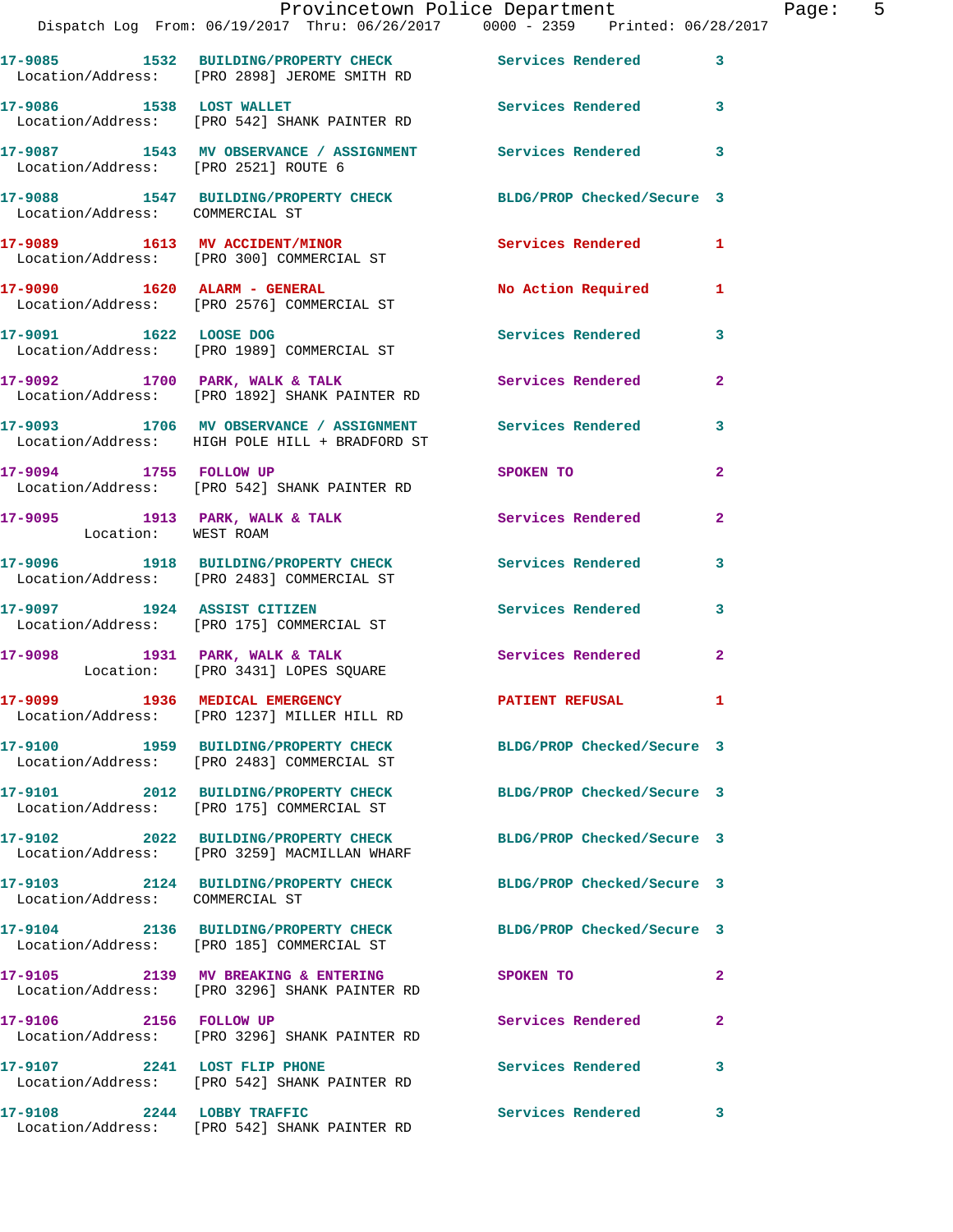|                                                              | 17-9109 2250 MV STOP<br>Location/Address: [PRO 290] COMMERCIAL ST                                            | <b>VERBAL WARNING</b>      | 3            |
|--------------------------------------------------------------|--------------------------------------------------------------------------------------------------------------|----------------------------|--------------|
|                                                              | 17-9110 2308 BUILDING/PROPERTY CHECK<br>Location/Address: [PRO 105] COMMERCIAL ST                            | BLDG/PROP Checked/Secure 3 |              |
|                                                              | 17-9111 2344 BUILDING/PROPERTY CHECK<br>Location/Address: [PRO 537] SHANK PAINTER RD                         | BLDG/PROP Checked/Secure 3 |              |
| For Date: $06/21/2017$ - Wednesday                           |                                                                                                              |                            |              |
|                                                              | 17-9112 0025 BUILDING/PROPERTY CHECK<br>Location/Address: [PRO 530] SHANK PAINTER RD                         | BLDG/PROP Checked/Secure 3 |              |
|                                                              | 17-9113 0029 BUILDING/PROPERTY CHECK<br>Location/Address: [PRO 3405] COMMERCIAL ST                           | BLDG/PROP Checked/Secure 3 |              |
| Location/Address: [PRO 94] BRADFORD ST                       | 17-9114 6035 MV OBSERVANCE / ASSIGNMENT Services Rendered                                                    |                            | 3            |
|                                                              | 17-9115 0038 BUILDING/PROPERTY CHECK<br>Location/Address: [PRO 3242] COMMERCIAL ST                           | BLDG/PROP Checked/Secure 3 |              |
| Location/Address: ROUTE 6 + CONWELL ST                       | 17-9116 0043 MV OBSERVANCE / ASSIGNMENT                                                                      | Services Rendered          | 3            |
|                                                              | 17-9118 0105 MEDICAL/FACIAL LACERATIONS<br>Location/Address: [PRO 2294] BRADFORD ST                          | Transported to Hospital    | 1            |
|                                                              | 17-9120 0133 DIFFICULTY BREATHING<br>Location/Address: [PRO 1237] MILLER HILL RD                             | Transported to Hospital    | 1            |
|                                                              | 17-9121 0150 BUILDING/PROPERTY CHECK<br>Location/Address: [PRO 186] COMMERCIAL ST                            | BLDG/PROP Checked/Secure 3 |              |
|                                                              | 17-9122 0154 BUILDING/PROPERTY CHECK<br>Location/Address: [PRO 433] RYDER ST EXT                             | Services Rendered          | 3            |
|                                                              | 17-9123 0156 MV OBSERVANCE / ASSIGNMENT<br>Location/Address: BRADFORD ST + HOWLAND ST                        | Services Rendered          | 3            |
| 0205 CROWDS<br>17-9124                                       | Location/Address: [PRO 182] COMMERCIAL ST                                                                    | Services Rendered          | $\mathbf{2}$ |
|                                                              | 17-9125 0408 BUILDING/PROPERTY CHECK BLDG/PROP Checked/Secure 3<br>Location/Address: [PRO 379] COMMERCIAL ST |                            |              |
|                                                              | 17-9126 0422 BUILDING/PROPERTY CHECK<br>Location/Address: [PRO 1886] BRADFORD ST                             | BLDG/PROP Checked/Secure 3 |              |
|                                                              | 17-9127 0458 BUILDING/PROPERTY CHECK<br>Location/Address: [PRO 1638] COMMERCIAL ST                           | BLDG/PROP Checked/Secure 3 |              |
|                                                              | 17-9128 0502 BUILDING/PROPERTY CHECK<br>Location/Address: [PRO 3259] MACMILLAN WHARF                         | Services Rendered          | 3            |
| Location/Address: [PRO 16] BRADFORD ST                       | 17-9130 0525 BUILDING/PROPERTY CHECK                                                                         | BLDG/PROP Checked/Secure 3 |              |
|                                                              | 17-9131 6543 MV OBSERVANCE / ASSIGNMENT Services Rendered<br>Location/Address: COMMERCIAL ST + MAYFLOWER AVE |                            | 3            |
| 17-9132 0556 MV STOP<br>Location/Address: [PRO 2519] ROUTE 6 |                                                                                                              | Citation/Warning Issued    | 3            |
| Location/Address: [PRO 1646] WINSLOW ST                      | 17-9133 0625 BUILDING/PROPERTY CHECK                                                                         | BLDG/PROP Checked/Secure 3 |              |
|                                                              |                                                                                                              | Transported to Hospital 1  |              |
|                                                              |                                                                                                              |                            |              |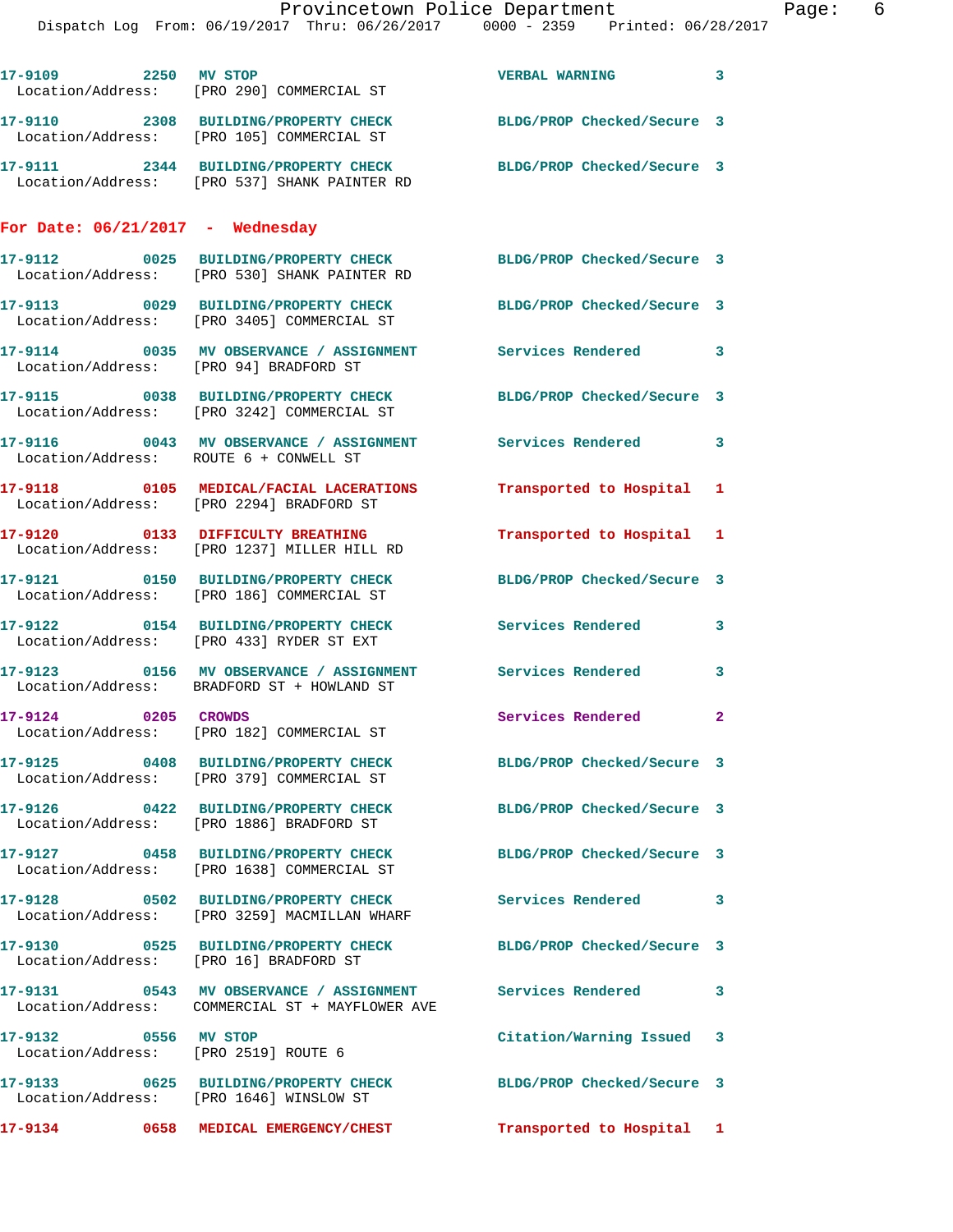|                                                               | Provincetown Police Department<br>Dispatch Log From: 06/19/2017 Thru: 06/26/2017 0000 - 2359 Printed: 06/28/2017 |                          | Page: 7                 |
|---------------------------------------------------------------|------------------------------------------------------------------------------------------------------------------|--------------------------|-------------------------|
|                                                               | Location/Address: [PRO 542] SHANK PAINTER RD                                                                     |                          |                         |
|                                                               | 17-9135 0800 BUILDING/PROPERTY CHECK BLDG/PROP Checked/Secure 3<br>Location/Address: [PRO 1737] BRADFORD ST      |                          |                         |
|                                                               | 17-9136 0809 FOLLOW UP<br>Location/Address: [PRO 29] BRADFORD ST                                                 | Services Rendered        | $\mathbf{2}$            |
|                                                               | 17-9137 0854 SERVICE CALL/COURT<br>Location/Address: [PRO 542] SHANK PAINTER RD                                  | <b>Services Rendered</b> | $\overline{\mathbf{3}}$ |
|                                                               | 17-9138 0904 BUILDING/PROPERTY CHECK Services Rendered<br>Location/Address: [PRO 3430] COMMERCIAL ST             |                          | $\mathbf{3}$            |
|                                                               | 17-9139 0909 ALARM - GENERAL<br>Location/Address: [PRO 569] WINSLOW ST                                           | Services Rendered        | -1                      |
|                                                               | 17-9140 0939 FOLLOW UP<br>Location/Address: [PRO 2227] BRADFORD ST                                               | Services Rendered        | $\overline{2}$          |
|                                                               | 17-9141 0946 ALARM - GENERAL<br>Location/Address: [PRO 2741] COMMERCIAL ST                                       | Services Rendered        | 1                       |
|                                                               | 17-9142 0952 ANIMAL CALL/BABY BIRD<br>Location/Address: [PRO 2496] BAYBERRY AVE                                  | Services Rendered        | $\mathbf{2}$            |
|                                                               | 17-9143 1002 BUILDING/PROPERTY CHECK Services Rendered 3<br>Location/Address: [PRO 2483] COMMERCIAL ST           |                          |                         |
| Location/Address: [PRO 3440] ROUTE 6                          | 17-9144 1013 MV OBSERVANCE / ASSIGNMENT Services Rendered                                                        |                          | $\overline{\mathbf{3}}$ |
| 17-9145 1028 LOST IPHONE 5<br>Location/Address: COMMERCIAL ST |                                                                                                                  | Services Rendered        | $\mathbf{3}$            |
| 17-9146 1032 MV STOP<br>Location/Address: [PRO 2513] ROUTE 6  |                                                                                                                  | <b>VERBAL WARNING</b>    | 3                       |
|                                                               | 17-9147 1038 ANIMAL CALL/PET PANTRY Services Rendered<br>Location/Address: [PRO 3296] SHANK PAINTER RD           |                          | $\overline{2}$          |
|                                                               | 17-9148 1046 PARK, WALK & TALK<br>Location/Address: [PRO 105] COMMERCIAL ST                                      | Services Rendered        | $\overline{2}$          |
| Location/Address: THISTLEMORE RD                              | 17-9150 1107 ANIMAL CALL/PET PANTRY Services Rendered                                                            |                          | $\mathbf{2}$            |
| Location/Address: [PRO 3287] ROUTE 6                          | 17-9151 1122 BUILDING/PROPERTY CHECK BLDG/PROP Checked/Secure 3                                                  |                          |                         |
|                                                               | 17-9152 1122 PARK, WALK & TALK 1988 Services Rendered<br>Location/Address: [PRO 537] SHANK PAINTER RD            |                          | $\overline{2}$          |
|                                                               | 17-9153 1133 PARK, WALK & TALK<br>Location/Address: [PRO 105] COMMERCIAL ST                                      | Services Rendered        | $\mathbf{2}$            |
|                                                               | 17-9154 1144 PARK, WALK & TALK<br>Location/Address: [PRO 285] COMMERCIAL ST                                      | Services Rendered        | $\mathbf{2}$            |
| Location/Address: [PRO 2513] ROUTE 6                          | 17-9155 1145 SUSPICIOUS ACTIVITY                                                                                 | Services Rendered        | $\mathbf{2}$            |
| Location/Address: HARRY KEMP WAY                              | 17-9156 1149 ANIMAL CALL/TURTLE Services Rendered                                                                |                          | $\mathbf{2}$            |
|                                                               | 17-9157 1152 BIKE GENERAL<br>Location/Address: [PRO 542] SHANK PAINTER RD                                        | Services Rendered        | $\mathbf{2}$            |
| 17-9158 1213 MV STOP<br>Location/Address: BRADFORD ST         |                                                                                                                  | <b>VERBAL WARNING</b>    | 3                       |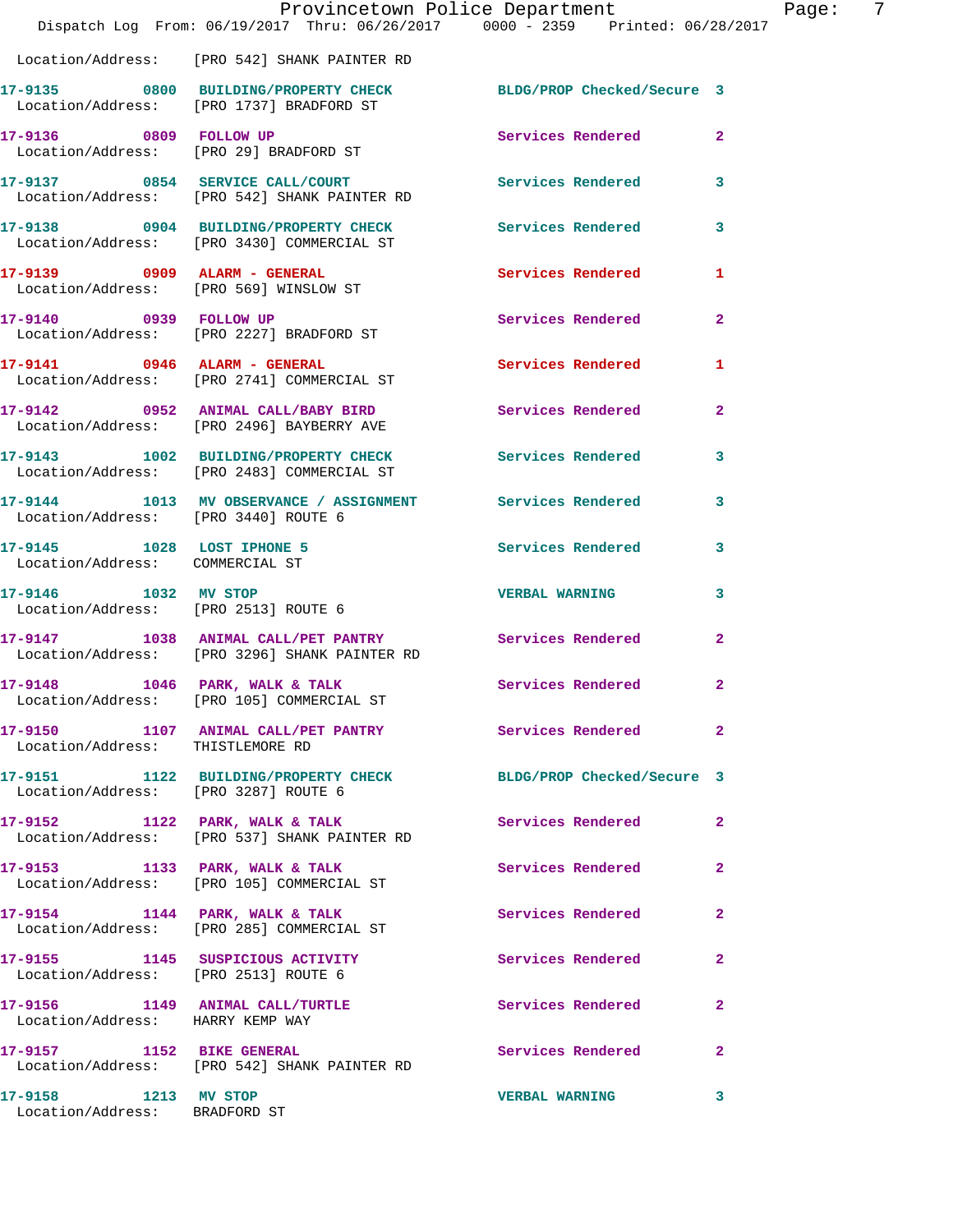|                                                                 | Provincetown Police Department<br>Dispatch Log From: 06/19/2017 Thru: 06/26/2017   0000 - 2359   Printed: 06/28/2017 |                           |                |
|-----------------------------------------------------------------|----------------------------------------------------------------------------------------------------------------------|---------------------------|----------------|
|                                                                 | 17-9159 1235 BUILDING/PROPERTY CHECK BLDG/PROP Checked/Secure 3<br>Location/Address: [PRO 3033] COMMERCIAL ST        |                           |                |
|                                                                 | 17-9160 1248 COMPLAINT - STREET PERFORMERS SPOKEN TO<br>Location/Address: [PRO 105] COMMERCIAL ST                    |                           | 3              |
| Location/Address: [PRO 4048] ROUTE 6                            | 17-9161 1311 MV OBSERVANCE / ASSIGNMENT Services Rendered                                                            |                           | 3              |
| Location/Address: ROUTE 6                                       | 17-9162 1350 MV OBSERVANCE / ASSIGNMENT Services Rendered                                                            |                           | 3              |
|                                                                 | 17-9163 1412 LOST WALLET<br>Location/Address: [PRO 1230] COMMERCIAL ST                                               | Services Rendered         | 3              |
|                                                                 | 17-9164 1418 FOLLOW UP<br>Location/Address: [PRO 106] COMMERCIAL ST                                                  | <b>SPOKEN TO</b>          | $\mathbf{2}$   |
|                                                                 | 17-9166 1432 LANDLORD/TENANT<br>Location/Address: [PRO 121] COMMERCIAL ST                                            | <b>SPOKEN TO</b>          | $\overline{2}$ |
|                                                                 | 17-9167 1436 PARKING COMPLAINT / GENERAL Citation/Warning Issued<br>Location: [PRO 3431] LOPES SQUARE                |                           | 3              |
| 17-9168 1438 LOST SUBARU KEY<br>Location/Address: COMMERCIAL ST |                                                                                                                      | Services Rendered         | 3              |
|                                                                 | 17-9169 1503 MEDICAL<br>Location/Address: [PRO 2618] COMMERCIAL ST                                                   | PATIENT REFUSAL           | 1              |
|                                                                 | 17-9170 1512 MV DISABLED<br>Location/Address: [PRO 3313] STANDISH ST                                                 | Services Rendered         | $\overline{2}$ |
|                                                                 | 17-9171 1520 PARK, WALK & TALK 1998 Services Rendered<br>Location: [PRO 3431] LOPES SQUARE                           |                           | $\mathbf{2}$   |
|                                                                 | 17-9172 1525 BUILDING/PROPERTY CHECK BLDG/PROP Checked/Secure 3<br>Location/Address: [PRO 3242] COMMERCIAL ST        |                           |                |
| Location/Address: [PRO 3440] ROUTE 6                            | 17-9173 1531 MV OBSERVANCE / ASSIGNMENT Services Rendered 3                                                          |                           |                |
| 17-9174 1544 SHOPLIFTING                                        | Location/Address: [PRO 230] COMMERCIAL ST                                                                            | <b>Services Rendered</b>  |                |
|                                                                 | 17-9175 1553 PARKING COMPLAINT / GENERAL No Action Required<br>Location/Address: [PRO 2500] COMMERCIAL ST            |                           | 3              |
|                                                                 | 17-9178 1712 FALL/KNEE INJURY<br>Location/Address: [PRO 1792] BRADFORD ST                                            | Transported to Hospital 1 |                |
| 17-9179 1725 SHOPLIFTING                                        | Location/Address: [PRO 230] COMMERCIAL ST                                                                            | Services Rendered         | $\mathbf{2}$   |
|                                                                 | 17-9180 1740 LOST WALLET AND PHONE/FOUND Services Rendered<br>Location/Address: [PRO 542] SHANK PAINTER RD           |                           | 3              |
|                                                                 | 17-9181 1808 BUILDING/PROPERTY CHECK<br>Location/Address: [PRO 2898] JEROME SMITH RD                                 | Services Rendered         | 3              |
| 17-9182 1842 ALARM - FIRE                                       | Location/Address: [PRO 2702] COMMERCIAL ST                                                                           | False Alarm               | 1              |
|                                                                 | 17-9184 1928 BUILDING/PROPERTY CHECK BLDG/PROP Checked/Secure 3<br>Location/Address: [PRO 519] RACE POINT RD         |                           |                |
| 17-9183<br>Location/Address: [PRO 2521] ROUTE 6                 | 1930 MV OBSERVANCE / ASSIGNMENT Services Rendered                                                                    |                           | 3              |
| 17-9185 1940 LOOSE DOG                                          |                                                                                                                      | Could Not Locate          | $\mathbf{2}$   |

Location/Address: TREMONT ST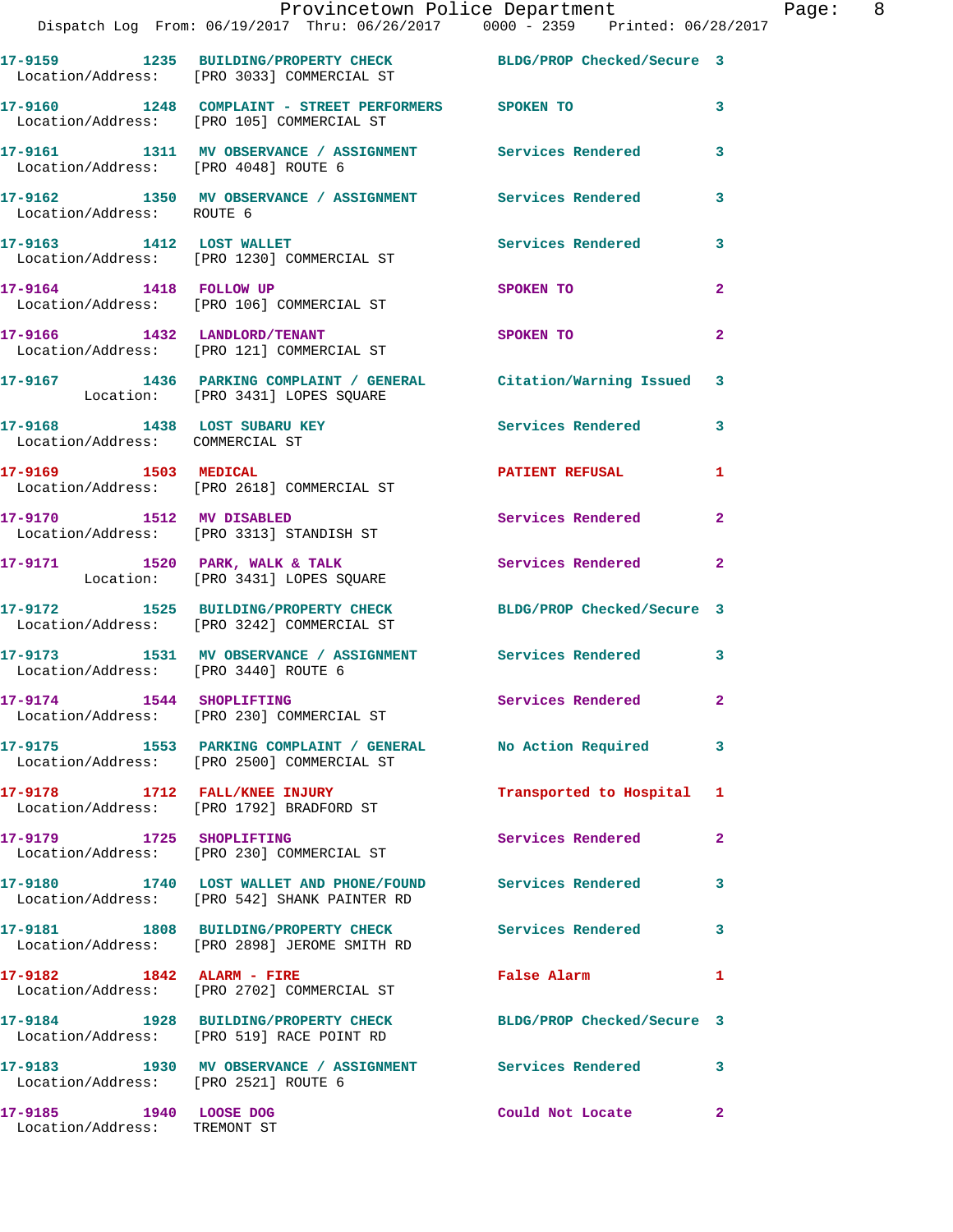|                                                                       | 17-9186 2005 BUILDING/PROPERTY CHECK BLDG/PROP Checked/Secure 3<br>Location/Address: [PRO 3430] COMMERCIAL ST |                            |              |
|-----------------------------------------------------------------------|---------------------------------------------------------------------------------------------------------------|----------------------------|--------------|
|                                                                       | 17-9187  2018  MEDICAL EMERGENCY<br>Location/Address: [PRO 1119] WAREHAM ST                                   | <b>PATIENT REFUSAL</b>     | $\mathbf{1}$ |
|                                                                       | 17-9188 2019 BUILDING/PROPERTY CHECK<br>Location/Address: [PRO 3242] COMMERCIAL ST                            | BLDG/PROP Checked/Secure 3 |              |
|                                                                       | 17-9189 2106 BUILDING/PROPERTY CHECK<br>Location/Address: [PRO 1638] COMMERCIAL ST                            | BLDG/PROP Checked/Secure 3 |              |
|                                                                       | 17-9190 2120 BUILDING/PROPERTY CHECK<br>Location/Address: [PRO 433] RYDER ST EXT                              | BLDG/PROP Checked/Secure 3 |              |
|                                                                       | 17-9191   2121   ALARM - GENERAL<br>Location/Address: [PRO 327] COMMERCIAL ST                                 | Services Rendered          | $\mathbf{1}$ |
|                                                                       | 17-9192 2234 BUILDING/PROPERTY CHECK<br>Location/Address: [PRO 3242] COMMERCIAL ST                            | BLDG/PROP Checked/Secure 3 |              |
| 17-9193 2242 NOISE COMPLAINT<br>Location/Address: [PRO 1372] COURT ST |                                                                                                               | Could Not Locate           | 3            |
| Location/Address: [PRO 2] ALDEN ST                                    |                                                                                                               |                            | $\mathbf{3}$ |
| Location/Address: [PRO 16] BRADFORD ST                                | 17-9195 2338 BUILDING/PROPERTY CHECK BLDG/PROP Checked/Secure 3                                               |                            |              |
| 17-9196 2348 MV STOP<br>Location/Address: ROUTE 6                     |                                                                                                               | <b>VERBAL WARNING</b>      | $\mathbf{3}$ |

## **For Date: 06/22/2017 - Thursday**

|                                                   | 17-9197 0000 LOBBY TRAFFIC<br>Location/Address: [PRO 542] SHANK PAINTER RD                                    | Services Rendered 2       |                         | 27 |
|---------------------------------------------------|---------------------------------------------------------------------------------------------------------------|---------------------------|-------------------------|----|
|                                                   | 17-9198 0012 MV OBSERVANCE / ASSIGNMENT No Action Required<br>Location/Address: BRADFORD ST + HOWLAND ST      |                           | 3                       |    |
| 17-9199 0020 MV STOP<br>Location/Address: ROUTE 6 |                                                                                                               | <b>VERBAL WARNING</b>     | $\overline{\mathbf{3}}$ |    |
| Location/Address: ROUTE 6 + SNAIL RD              | 17-9200 6029 MV OBSERVANCE / ASSIGNMENT Services Rendered                                                     |                           | 3                       |    |
|                                                   | 17-9201 0049 BUILDING/PROPERTY CHECK Services Rendered<br>Location/Address: [PRO 3259] MACMILLAN WHARF        |                           | 3                       |    |
|                                                   | 17-9202 6125 MV OBSERVANCE / ASSIGNMENT Services Rendered<br>Location/Address: BRADFORD ST + STANDISH ST      |                           | 3                       |    |
| 17-9203 0134 MV STOP                              | Location/Address: [PRO 58] BRADFORD ST                                                                        | <b>VERBAL WARNING</b>     | 3                       |    |
|                                                   | 17-9204 0148 BUILDING/PROPERTY CHECK BLDG/PROP Checked/Secure 3<br>Location/Address: [PRO 16] BRADFORD ST     |                           |                         |    |
|                                                   | 17-9205 0201 SUSPICIOUS M/V<br>Location/Address: [PRO 444] HIGH POLE HILL                                     | SPOKEN TO                 | $\overline{2}$          |    |
|                                                   | 17-9206 0218 BUILDING/PROPERTY CHECK BLDG/PROP Checked/Secure 3<br>Location/Address: [PRO 1638] COMMERCIAL ST |                           |                         |    |
|                                                   | 17-9207 0219 MEDICAL EMERGENCY<br>Location/Address: [PRO 350] COMMERCIAL ST                                   | Transported to Hospital 1 |                         |    |
|                                                   | 17-9208 0221 BUILDING/PROPERTY CHECK Services Rendered                                                        |                           | 3                       |    |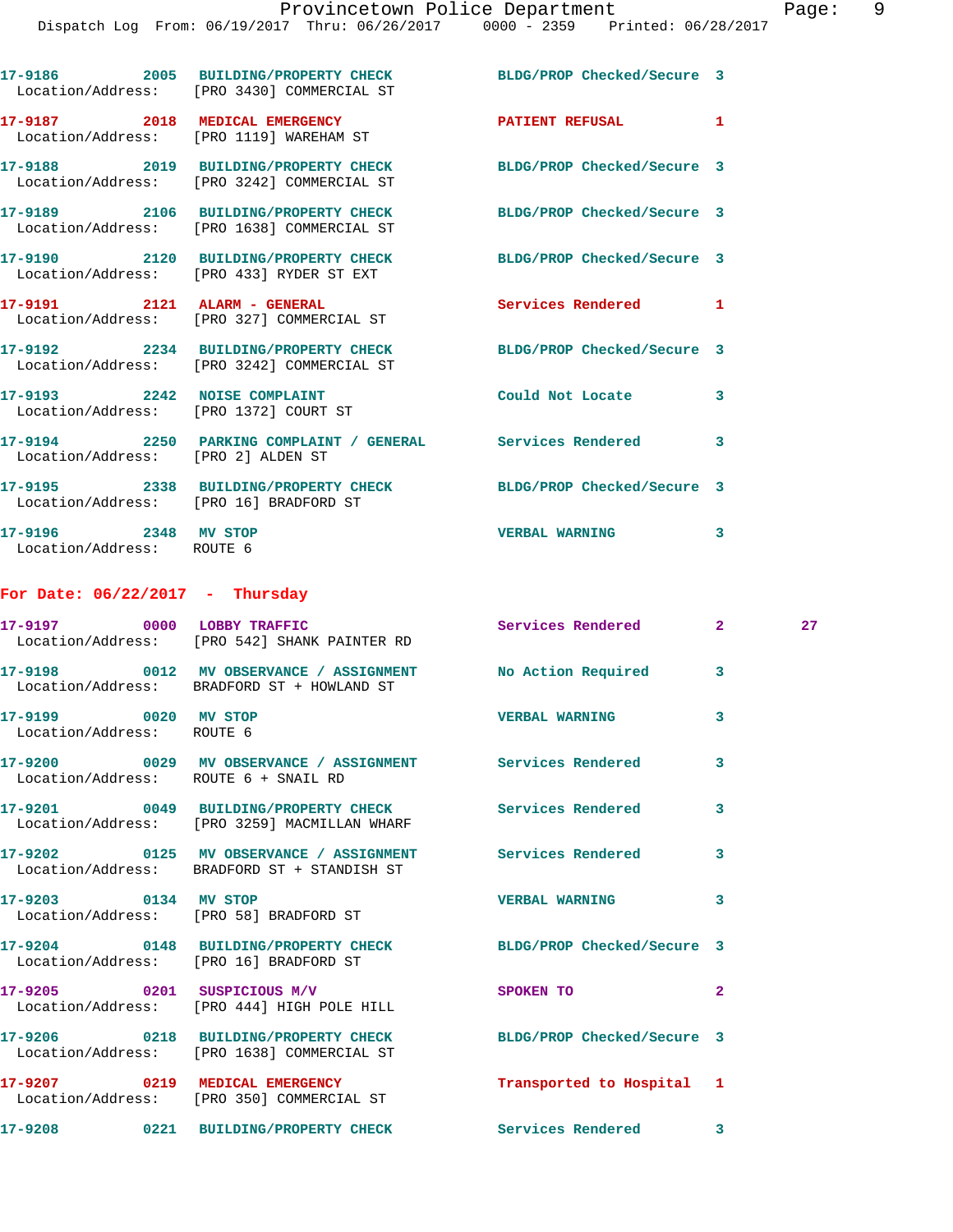|                                      | Provincetown Police Department<br>Dispatch Log From: 06/19/2017 Thru: 06/26/2017 0000 - 2359 Printed: 06/28/2017  |                          | Pag               |
|--------------------------------------|-------------------------------------------------------------------------------------------------------------------|--------------------------|-------------------|
|                                      |                                                                                                                   |                          |                   |
|                                      | Location/Address: [PRO 2577] BRADFORD ST                                                                          |                          |                   |
|                                      | 17-9209 0535 BUILDING/PROPERTY CHECK BLDG/PROP Checked/Secure 3<br>Location/Address: [PRO 2483] COMMERCIAL ST     |                          |                   |
|                                      | 17-9210 0535 MV OBSERVANCE / ASSIGNMENT Services Rendered<br>Location/Address: JEROME SMITH RD + SHANK PAINTER RD |                          | 3                 |
| 17-9211 0715 MV ACCIDENT             | Location/Address: [PRO 3456] RYDER ST EXT                                                                         | SPOKEN TO                | 1                 |
|                                      | 17-9212 0749 BUILDING/PROPERTY CHECK BLDG/PROP Checked/Secure 3<br>Location/Address: [PRO 1737] BRADFORD ST       |                          |                   |
|                                      | 17-9213 0814 BUILDING/PROPERTY CHECK Services Rendered<br>Location/Address: [PRO 2483] COMMERCIAL ST              |                          | 3                 |
|                                      | 17-9214 0845 BUILDING/PROPERTY CHECK Services Rendered<br>Location/Address: [PRO 3670] SHANK PAINTER RD           |                          | 3                 |
|                                      | 17-9215 0849 BUILDING/PROPERTY CHECK Services Rendered<br>Location/Address: [PRO 2512] JEROME SMITH RD            |                          | 3                 |
|                                      | 17-9216 0853 ANIMAL CALL/HORSE<br>Location/Address: [PRO 350] COMMERCIAL ST                                       | BY LAW VIOLATION         | $\overline{a}$    |
| Location/Address: [PRO 2521] ROUTE 6 | 17-9217 0856 MV OBSERVANCE / ASSIGNMENT Services Rendered                                                         |                          | 3                 |
| 17-9218 0900 MV STOP                 | Location/Address: [PRO 2513] ROUTE 6                                                                              | <b>VERBAL WARNING</b>    | 3                 |
| Location/Address: [PRO 2] ALDEN ST   | 17-9219 0906 PARKING COMPLAINT / GENERAL Vehicle Towed                                                            |                          | 3                 |
|                                      | 17-9220 0913 MV OBSERVANCE / ASSIGNMENT Services Rendered<br>Location/Address: SHANK PAINTER RD + PROVINCE RD     |                          | 3                 |
| 17-9221 0915 MV STOP                 | Location/Address: [PRO 542] SHANK PAINTER RD                                                                      | <b>VERBAL WARNING</b>    | 3                 |
| 17-9222 0949 FOLLOW UP               | Location/Address: [PRO 57] BRADFORD ST                                                                            | Services Rendered        | $\overline{2}$    |
|                                      | 17-9223 0957 BUILDING/PROPERTY CHECK Services Rendered<br>Location/Address: [PRO 2481] TREMONT ST                 |                          | 3                 |
| Location/Address: [PRO 3287] ROUTE 6 | 17-9224 1003 BUILDING/PROPERTY CHECK BLDG/PROP Checked/Secure 3                                                   |                          |                   |
|                                      | 17-9225 1004 PARKING COMPLAINT / GENERAL GONE ON ARRIVAL<br>Location/Address: [PRO 1976] COMMERCIAL ST            |                          | 3                 |
|                                      | 17-9227 1104 PARK, WALK & TALK<br>Location/Address: [PRO 105] COMMERCIAL ST                                       | <b>Services Rendered</b> | $\mathbf{2}$      |
|                                      | 17-9228 1127 MEDICAL EMERGENCY/STROKE<br>Location/Address: [PRO 105] COMMERCIAL ST                                | Transported to Hospital  | 1<br>$\mathbf{1}$ |
|                                      | 17-9230 1135 LOST WALLET<br>Location/Address: [PRO 542] SHANK PAINTER RD                                          | <b>Services Rendered</b> | 3                 |
|                                      | 17-9229 1202 ANIMAL CALL/FOX<br>Location/Address: [PRO 574] WINSLOW ST                                            | Services Rendered        | $\mathbf{2}$      |
|                                      | 17-9235 1244 MEDICAL EMERGENCY/FALL<br>Location/Address: [PRO 3296] SHANK PAINTER RD                              | <b>PATIENT REFUSAL</b>   | 1                 |
|                                      | 17-9234 1245 BUILDING/PROPERTY CHECK<br>Location/Address: [PRO 2977] COMMERCIAL ST                                | Services Rendered        | 3                 |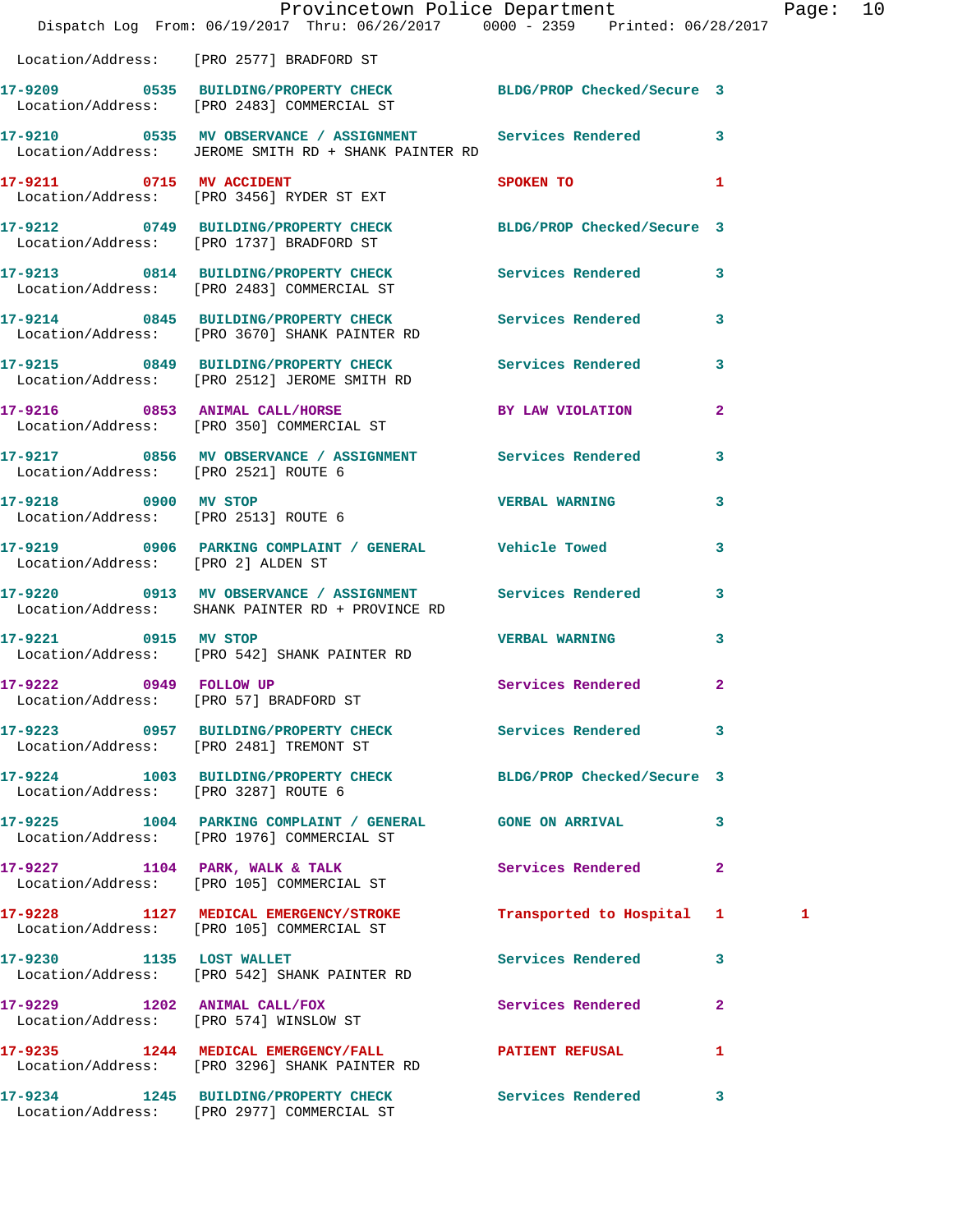|                                      | Provincetown Police Department Fage: 11<br>Dispatch Log From: 06/19/2017 Thru: 06/26/2017   0000 - 2359   Printed: 06/28/2017 |                                             |                         |
|--------------------------------------|-------------------------------------------------------------------------------------------------------------------------------|---------------------------------------------|-------------------------|
|                                      | 17-9236 1254 PARK, WALK & TALK 6 Services Rendered 2<br>Location/Address: [PRO 105] COMMERCIAL ST                             |                                             |                         |
| Location/Address: [PRO 2521] ROUTE 6 | 17-9237 1325 MV OBSERVANCE / ASSIGNMENT Services Rendered 3                                                                   |                                             |                         |
|                                      |                                                                                                                               | <b>VERBAL WARNING</b>                       | 3                       |
|                                      | 17-9239 1356 SERVICE CALL ST Services Rendered<br>Location/Address: [PRO 105] COMMERCIAL ST                                   |                                             | $\mathbf{3}$            |
|                                      | 17-9251 1512 FOUND CAMERA<br>Location: [PRO 3431] LOPES SQUARE                                                                | Services Rendered 3                         |                         |
| Location/Address: ROUTE 6 + SNAIL RD | 17-9242 1548 MV OBSERVANCE / ASSIGNMENT Services Rendered                                                                     |                                             | 3                       |
|                                      | 17-9243 1559 LOST WALLET<br>Location/Address: [PRO 542] SHANK PAINTER RD                                                      | Services Rendered 3                         |                         |
|                                      | 17-9244 1601 MV STOP 10 VERBAL WARNING<br>Location/Address: [PRO 2479] ROUTE 6                                                |                                             | 3                       |
| Refer To Accident: 17-34-AC          | 17-9246 1609 MV ACCIDENT/MINOR Services Rendered 1<br>Location/Address: [PRO 2474] BRADFORD ST                                |                                             | 1                       |
|                                      | $17-9247$ 1617 D.O.T.<br>Location/Address: [PRO 440] HARRY KEMP WAY                                                           | Transported to Hospital 1                   |                         |
| 17-9249 1623 FOLLOW UP               | Location/Address: [PRO 2474] BRADFORD ST                                                                                      | Services Rendered                           | $\mathbf{2}$            |
|                                      | 17-9250 1628 SHOPLIFTER<br>Location/Address: [PRO 3314] COMMERCIAL ST                                                         | Services Rendered                           | $\mathbf{2}$            |
| Location/Address: [PRO 2521] ROUTE 6 | 17-9252 1655 ASSIST AGENCY / MUTUAL AID Services Rendered                                                                     |                                             | 3                       |
|                                      | 17-9255 1754 MV STOP<br>Location/Address: BRADFORD ST + PRINCE ST                                                             | <b>VERBAL WARNING</b>                       | 3                       |
|                                      | Location/Address: [PRO 1288] BRADFORD ST                                                                                      | False Alarm <b>Exercise Service Service</b> | $\mathbf{1}$            |
|                                      | 17-9259 1844 BUILDING/PROPERTY CHECK BLDG/PROP Checked/Secure 3<br>Location/Address: [PRO 519] RACE POINT RD                  |                                             |                         |
|                                      | 17-9261 1923 COMMERCIAL BURGLAR<br>Location/Address: [PRO 444] HIGH POLE HILL                                                 | BLDG/PROP Checked/Secure 1                  |                         |
|                                      | 17-9263 1951 BUILDING/PROPERTY CHECK<br>Location/Address: [PRO 3242] COMMERCIAL ST                                            | BLDG/PROP Checked/Secure 3                  |                         |
|                                      | 17-9264 1952 BUILDING/PROPERTY CHECK BLDG/PROP Checked/Secure 3<br>Location/Address: [PRO 182] COMMERCIAL ST                  |                                             |                         |
|                                      | 17-9265 2006 SHOPLIFTER<br>Location/Address: [PRO 230] COMMERCIAL ST                                                          | Services Rendered                           | $\mathbf{2}$            |
|                                      | 17-9267 2103 BUILDING/PROPERTY CHECK BLDG/PROP Checked/Secure 3<br>Location/Address: [PRO 1737] BRADFORD ST                   |                                             |                         |
| Location/Address: COMMERCIAL ST      | 17-9268 2118 PARK, WALK & TALK Services Rendered                                                                              |                                             | $\mathbf{2}$            |
|                                      | 17-9270 2207 BUILDING/PROPERTY CHECK BLDG/PROP Checked/Secure 3<br>Location/Address: [PRO 182] COMMERCIAL ST                  |                                             |                         |
| 17-9271 2209 ASSIST CITIZEN          |                                                                                                                               | <b>SPOKEN TO</b>                            | $\overline{\mathbf{3}}$ |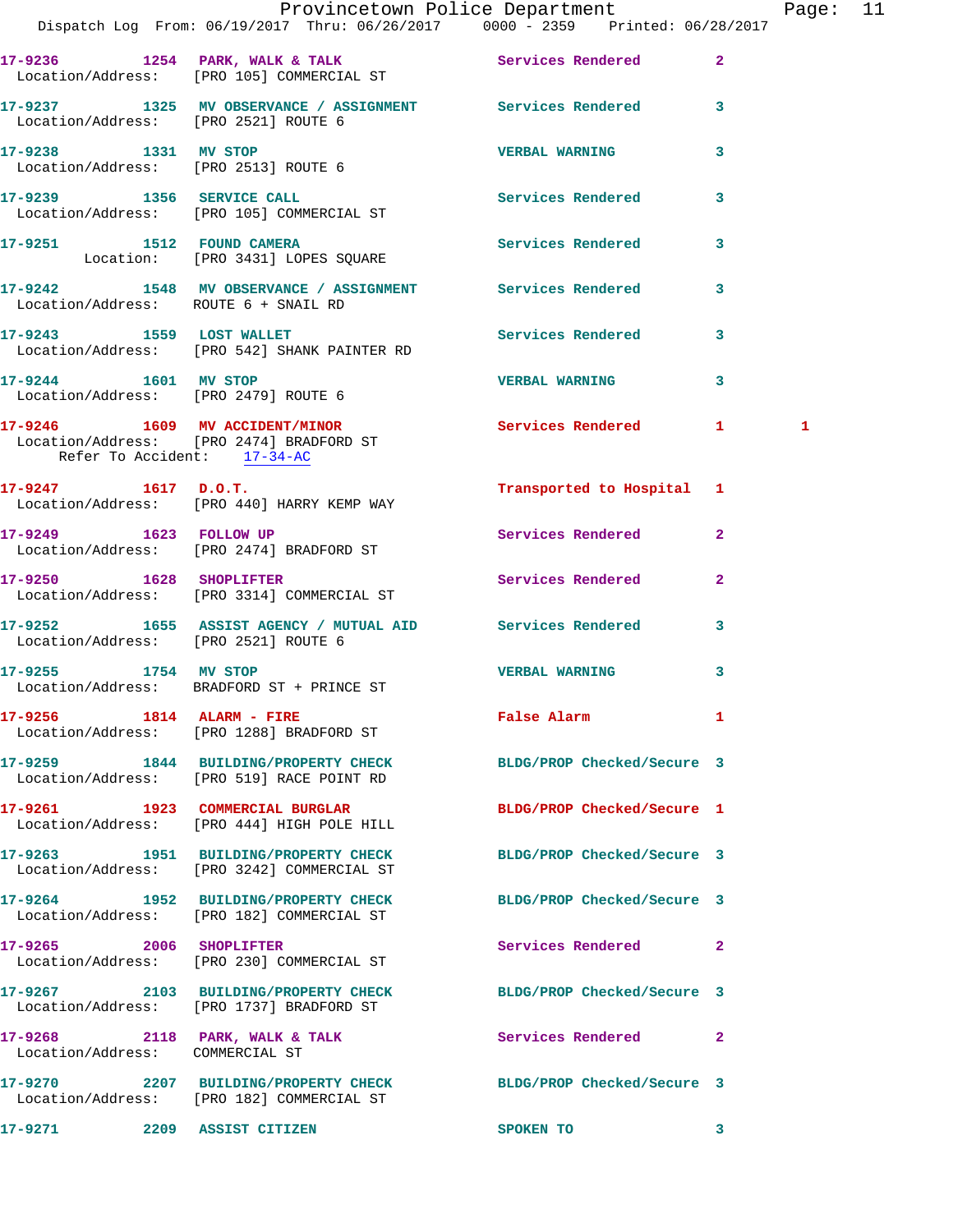|                                      |                                                                                                               | Provincetown Police Department<br>Dispatch Log From: 06/19/2017 Thru: 06/26/2017 0000 - 2359 Printed: 06/28/2017 | Page: 12 |  |
|--------------------------------------|---------------------------------------------------------------------------------------------------------------|------------------------------------------------------------------------------------------------------------------|----------|--|
|                                      | Location/Address: [PRO 542] SHANK PAINTER RD                                                                  |                                                                                                                  |          |  |
|                                      | 17-9272 2337 COMPLAINT/RENTAL SCAM SPOKEN TO<br>Location/Address: [PRO 542] SHANK PAINTER RD                  | $\sim$ 3                                                                                                         |          |  |
| For Date: $06/23/2017$ - Friday      |                                                                                                               |                                                                                                                  |          |  |
|                                      | 17-9273 0000 LOBBY TRAFFIC<br>Location/Address: [PRO 542] SHANK PAINTER RD                                    | Services Rendered 2                                                                                              | 29       |  |
|                                      | 17-9275 0123 BUILDING/PROPERTY CHECK BLDG/PROP Checked/Secure 3<br>Location/Address: [PRO 105] COMMERCIAL ST  |                                                                                                                  |          |  |
| 17-9276 0340 COMPLAINT               | Location/Address: [PRO 442] HARRY KEMP WAY                                                                    | Services Rendered 3                                                                                              |          |  |
|                                      | 17-9277 0405 DISTURBANCE<br>Location/Address: [PRO 357] COMMERCIAL ST                                         | Services Rendered 1                                                                                              |          |  |
|                                      | 17-9278 0550 FLIGHT COVERAGE<br>Location/Address: [PRO 516] RACE POINT RD                                     | Services Rendered 2                                                                                              |          |  |
|                                      | 17-9279 0604 ALARM - GENERAL<br>Location/Address: [PRO 269] COMMERCIAL ST                                     | Services Rendered 1                                                                                              |          |  |
| 17-9280 0611 TTY TEST CALL           | Location/Address: [PRO 542] SHANK PAINTER RD                                                                  | <b>Services Rendered</b><br>1                                                                                    |          |  |
|                                      | 17-9281 0736 LOST WALLET<br>Location/Address: [PRO 542] SHANK PAINTER RD                                      | <b>Services Rendered</b><br>$\mathbf{3}$                                                                         |          |  |
|                                      | 17-9282 0739 BUILDING/PROPERTY CHECK Services Rendered<br>Location/Address: [PRO 2977] COMMERCIAL ST          | 3                                                                                                                |          |  |
|                                      | 17-9284 0903 BUILDING/PROPERTY CHECK Services Rendered 3<br>Location/Address: [PRO 1737] BRADFORD ST          |                                                                                                                  |          |  |
|                                      | 17-9285 0909 BUILDING/PROPERTY CHECK Services Rendered<br>Location/Address: [PRO 2483] COMMERCIAL ST          | 3                                                                                                                |          |  |
|                                      | 17-9286 0927 MV OBSERVANCE / ASSIGNMENT Services Rendered 3<br>Location/Address: [PRO 539] SHANK PAINTER RD   |                                                                                                                  |          |  |
| Location/Address: [PRO 4048] ROUTE 6 | 17-9287 		 0943 MV OBSERVANCE / ASSIGNMENT Services Rendered 3                                                |                                                                                                                  |          |  |
| Location/Address: [PRO 3287] ROUTE 6 | 17-9288 1002 BUILDING/PROPERTY CHECK BLDG/PROP Checked/Secure 3                                               |                                                                                                                  |          |  |
| 17-9289 1007 MV STOP                 | Location/Address: [PRO 3670] SHANK PAINTER RD                                                                 | Citation/Warning Issued 3                                                                                        |          |  |
|                                      | 17-9290 1039 BUILDING/PROPERTY CHECK BLDG/PROP Checked/Secure 3<br>Location/Address: [PRO 2500] COMMERCIAL ST |                                                                                                                  |          |  |
| 17-9291 1044 ALARM - FIRE            | Location/Address: [PRO 3222] ALDEN ST                                                                         | Services Rendered 1                                                                                              |          |  |
|                                      | 17-9293 1059 BUILDING/PROPERTY CHECK BLDG/PROP Checked/Secure 3<br>Location/Address: [PRO 2483] COMMERCIAL ST |                                                                                                                  |          |  |
|                                      | 17-9294 1106 ELEVATOR ALARM ERROR<br>Location/Address: [PRO 1952] COMMERCIAL ST                               | No Action Required 1                                                                                             |          |  |
|                                      | 17-9295 1118 PARK, WALK & TALK<br>Location/Address: [PRO 105] COMMERCIAL ST                                   | Services Rendered 2                                                                                              |          |  |
|                                      | 17-9296 1119 PET PANTRY<br>Location/Address: [PRO 3296] SHANK PAINTER RD                                      | Services Rendered 3                                                                                              |          |  |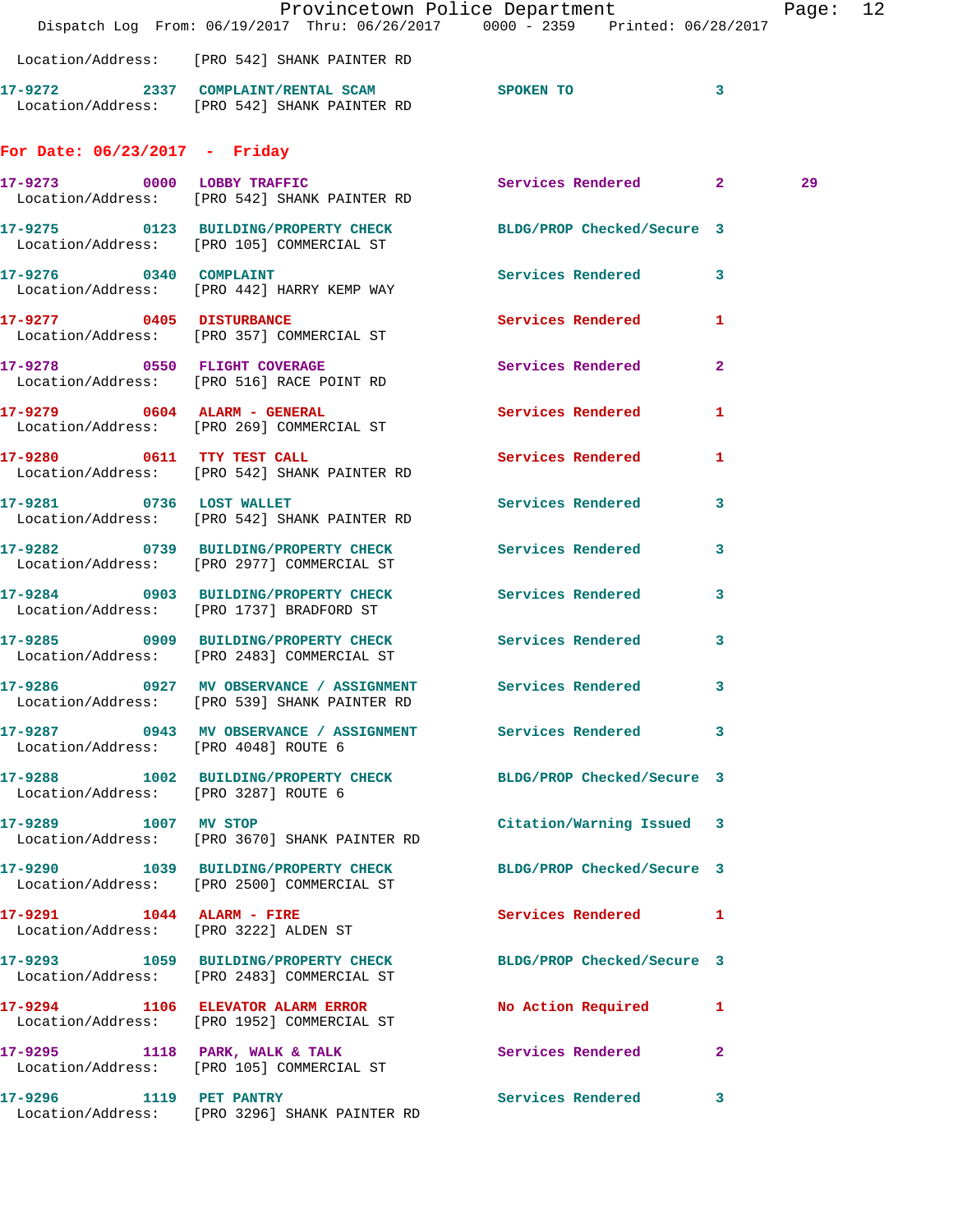|                                       | Provincetown Police Department Fage: 13<br>Dispatch Log From: 06/19/2017 Thru: 06/26/2017 0000 - 2359 Printed: 06/28/2017 |                                                                                                                                                                                                                               |                |  |
|---------------------------------------|---------------------------------------------------------------------------------------------------------------------------|-------------------------------------------------------------------------------------------------------------------------------------------------------------------------------------------------------------------------------|----------------|--|
|                                       |                                                                                                                           |                                                                                                                                                                                                                               |                |  |
|                                       | 17-9297 1159 ANIMAL CALL/TRANSPORT Services Rendered<br>Location/Address: COMMERCIAL ST + WHORFS CT                       |                                                                                                                                                                                                                               | $\mathbf{2}$   |  |
|                                       | 17-9298 1210 LANDLORD/TENANT Services Rendered<br>Location/Address: [PRO 1894] WINSLOW ST                                 |                                                                                                                                                                                                                               | $\mathbf{2}$   |  |
|                                       | 17-9299 1214 SERVE R/O EXTENSION Could Not Locate<br>Location/Address: [PRO 1894] WINSLOW ST                              |                                                                                                                                                                                                                               | $\mathbf{2}$   |  |
|                                       | 17-9300 1237 PARK, WALK & TALK (Services Rendered Secondered Location/Address: [PRO 3259] MACMILLAN WHARF                 |                                                                                                                                                                                                                               | $\mathbf{2}$   |  |
|                                       | 17-9301 1253 SHOPLIFTING<br>Location/Address: [PRO 230] COMMERCIAL ST                                                     | Investigated                                                                                                                                                                                                                  | 3              |  |
|                                       | 17-9303 1256 WELL BEING CHECK<br>Location/Address: [PRO 1884] FRANKLIN ST                                                 | <b>SPOKEN TO</b>                                                                                                                                                                                                              | 3              |  |
|                                       | 17-9304 1257 INJURED DUCK<br>Location/Address: [PRO 320] COMMERCIAL ST                                                    | Services Rendered                                                                                                                                                                                                             | $\mathbf{2}$   |  |
|                                       | 17-9305 1310 EVALUATION<br>Location/Address: [PRO 1884] FRANKLIN ST                                                       | Transported to Hospital 1                                                                                                                                                                                                     |                |  |
|                                       | 17-9306 1336 LANDLORD/TENANT<br>Location/Address: [PRO 1740] BRADFORD ST EXT                                              | Services Rendered 2                                                                                                                                                                                                           |                |  |
|                                       | 17-9307 1338 WELL-BEING CHECK<br>Location/Address: [PRO 1737] BRADFORD ST                                                 | Services Rendered                                                                                                                                                                                                             | 3              |  |
|                                       | 17-9308 1351 BIKE ACCIDENT<br>Location/Address: [PRO 2490] PROVINCELANDS RD                                               | Could Not Locate                                                                                                                                                                                                              | $\overline{2}$ |  |
|                                       | 17-9310 1456 MV ACCIDENT<br>Location/Address: LAW ST + COMMERCIAL ST                                                      | Services Rendered                                                                                                                                                                                                             | 1              |  |
|                                       | 17-9312 1555 MEDICAL EMERGENCY/D.O.T. Transported to Hospital 1<br>Location/Address: [PRO 440] HARRY KEMP WAY             |                                                                                                                                                                                                                               |                |  |
|                                       | 17-9313               1557    DISTURBANCE<br>Location/Address:     [PRO 3259] MACMILLAN WHARF                             | SPOKEN TO THE STATE OF THE STATE OF THE STATE OF THE STATE OF THE STATE OF THE STATE OF THE STATE OF THE STATE OF THE STATE OF THE STATE OF THE STATE OF THE STATE OF THE STATE OF THE STATE OF THE STATE OF THE STATE OF THE | 1              |  |
|                                       | 17-9314 1645 PARK, WALK & TALK<br>Location/Address: [PRO 105] COMMERCIAL ST                                               | Services Rendered 2                                                                                                                                                                                                           |                |  |
|                                       | 17-9316 1809 MV DISABLED<br>Location/Address: [PRO 2513] ROUTE 6                                                          | Services Rendered                                                                                                                                                                                                             | $\overline{2}$ |  |
| Location/Address: [PRO 1369] COURT ST | 17-9317 1928 MEDICAL EMERGENCY/STOMACH Transported to Hospital 1                                                          |                                                                                                                                                                                                                               |                |  |
|                                       | 17-9318 1934 ANIMAL CALL<br>Location/Address: [PRO 1141] WEBSTER PL                                                       | SPOKEN TO                                                                                                                                                                                                                     | $\mathbf{2}$   |  |
|                                       | 17-9319 1939 FOUND CELL PHONE<br>Location/Address: [PRO 3430] COMMERCIAL ST                                               | Services Rendered 3                                                                                                                                                                                                           |                |  |
|                                       | 17-9320 1955 MV COMPLAINT<br>Location/Address: [PRO 3137] RACE POINT RD                                                   | Services Rendered                                                                                                                                                                                                             | $\mathbf{2}$   |  |
| 17-9321 2004 THREATS                  | Location/Address: [PRO 1394] MAYFLOWER AVE                                                                                | Services Rendered                                                                                                                                                                                                             | $\mathbf{2}$   |  |
|                                       | 17-9322 2041 BAR CHECK<br>Location/Address: [PRO 3276] COMMERCIAL ST                                                      | LICENSING/NO ACTION                                                                                                                                                                                                           | 2              |  |
| 17-9323 2044 911 GENERAL              | Location/Address: [PRO 63] BRADFORD ST EXT                                                                                | <b>Services Rendered</b>                                                                                                                                                                                                      | 1              |  |
| Location: DOWN TOWN                   | 17-9324 2112 PARK, WALK & TALK                                                                                            | No Action Required                                                                                                                                                                                                            | $\mathbf{2}$   |  |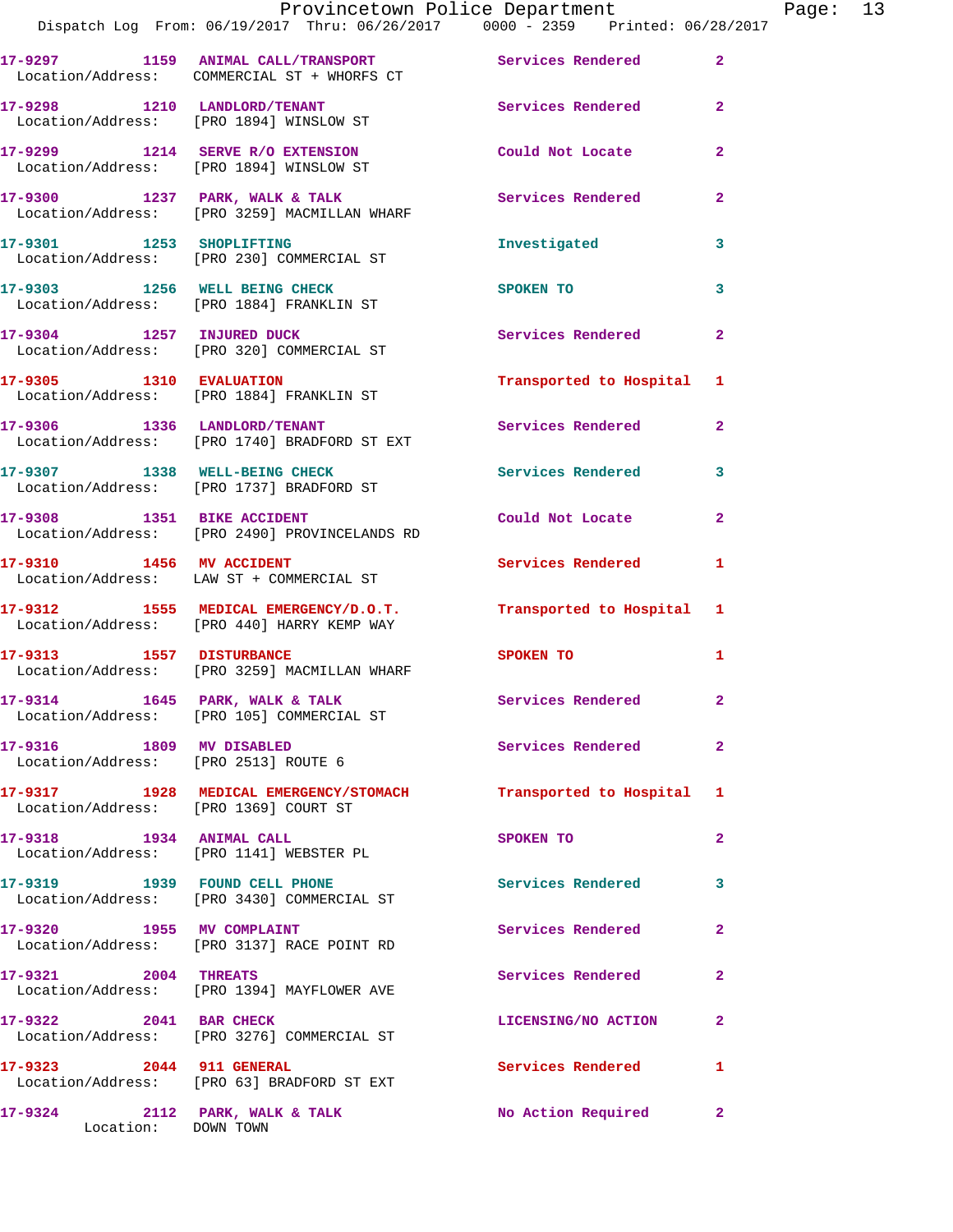Provincetown Police Department<br>17 Thru: 06/26/2017 0000 - 2359 Printed: 06/28/2017

|                                   | Dispatch Log From: 06/19/2017 Thru: 06/26/2017 0000 - 2359 Printed: 06/28/2017                               |                           |                      |  |
|-----------------------------------|--------------------------------------------------------------------------------------------------------------|---------------------------|----------------------|--|
|                                   | 17-9326 2139 BAR CHECK<br>Location/Address: [PRO 3392] COMMERCIAL ST                                         | <b>Services Rendered</b>  | $\overline{2}$       |  |
| Refer To Arrest: 17-94-AR         | 17-9327 2139 MEDICAL EMERGENCY<br>Location/Address: [PRO 106] COMMERCIAL ST                                  | Transported to Hospital 1 |                      |  |
|                                   | 17-9328 2145 LARCENY / FORGERY / FRAUD Services Rendered<br>Location/Address: [PRO 352] COMMERCIAL ST        |                           | $\overline{2}$       |  |
| 17-9329 2313 HAZARDS              | Location/Address: [PRO 367] COMMERCIAL ST                                                                    | <b>Services Rendered</b>  | $\overline{2}$       |  |
|                                   | 17-9330 2355 BUILDING/PROPERTY CHECK BLDG/PROP Checked/Secure 3<br>Location/Address: [PRO 182] COMMERCIAL ST |                           |                      |  |
| For Date: $06/24/2017$ - Saturday |                                                                                                              |                           |                      |  |
| 17-9331 0000 LOBBY TRAFFIC        | Location/Address: [PRO 542] SHANK PAINTER RD                                                                 | <b>Services Rendered</b>  | $\overline{2}$<br>26 |  |
|                                   | 17-9332 0012 BUILDING/PROPERTY CHECK BLDG/PROP Checked/Secure 3<br>Location/Address: [PRO 105] COMMERCIAL ST |                           |                      |  |

|                                                                  | 17-9332 0012 BUILDING/PROPERTY CHECK<br>Location/Address: [PRO 105] COMMERCIAL ST                     | BLDG/PROP Checked/Secure 3 |                         |
|------------------------------------------------------------------|-------------------------------------------------------------------------------------------------------|----------------------------|-------------------------|
|                                                                  | 17-9334 0014 ANIMAL CALL/CHIPMUNK<br>Location/Address: [PRO 2483] COMMERCIAL ST                       | No Action Required         | $\overline{2}$          |
|                                                                  | 17-9333 0015 MV OBSERVANCE / ASSIGNMENT<br>Location/Address: BRADFORD ST + HOWLAND ST                 | No Action Required         | $\overline{\mathbf{3}}$ |
|                                                                  | 17-9335 0025 BUILDING/PROPERTY CHECK<br>Location/Address: [PRO 3259] MACMILLAN WHARF                  | BLDG/PROP Checked/Secure 3 |                         |
| 17-9336 0031 MV STOP                                             | Location/Address: [PRO 2426] COMMERCIAL ST                                                            | <b>VERBAL WARNING</b>      | 3                       |
|                                                                  | 17-9337 0033 BUILDING/PROPERTY CHECK<br>Location/Address: [PRO 564] BAYBERRY AVE                      | <b>Services Rendered</b>   | $\overline{\mathbf{3}}$ |
|                                                                  | 17-9338 0047 MEDICAL EMERGENCY<br>Location/Address: [PRO 3236] COMMERCIAL ST                          | Transported to Hospital 1  |                         |
|                                                                  | 17-9341 0201 BUILDING/PROPERTY CHECK<br>Location/Address: [PRO 488] MAYFLOWER ST                      | BLDG/PROP Checked/Secure 3 |                         |
|                                                                  | 17-9342 0214 BUILDING/PROPERTY CHECK<br>Location/Address: [PRO 3295] MAYFLOWER ST                     | BLDG/PROP Checked/Secure 3 |                         |
| 17-9343 0236 FOUND MASTERCARD<br>Location/Address: COMMERCIAL ST |                                                                                                       | <b>Services Rendered</b>   | $\overline{\mathbf{3}}$ |
| Location/Address: COMMERCIAL ST                                  | 17-9344 0340 PARKING COMPLAINT / GENERAL Services Rendered                                            |                            | $\mathbf{3}$            |
|                                                                  | 17-9345 0455 MEDICAL EMERGENCY/EVAL Services Rendered<br>Location/Address: [PRO 542] SHANK PAINTER RD |                            | $\mathbf{1}$            |
|                                                                  | 17-9346      0542   BUILDING/PROPERTY CHECK<br>Location/Address:   [PRO 447] JEROME SMITH RD          | BLDG/PROP Checked/Secure 3 |                         |
|                                                                  | 17-9347 0543 MV OBSERVANCE / ASSIGNMENT<br>Location/Address: SHANK PAINTER RD + JEROME SMITH RD       | <b>Services Rendered</b>   | $\mathbf{3}$            |
| 17-9349 0757 MV VS DEER<br>Location/Address: [PRO 2479] ROUTE 6  |                                                                                                       | Services Rendered 1        |                         |
| 17-9350 0825 FOLLOW UP                                           | Location/Address: [PRO 106] COMMERCIAL ST                                                             | <b>FOLLOW UP</b>           | $\mathbf{2}$            |

Refer To Arrest: 17-94-AR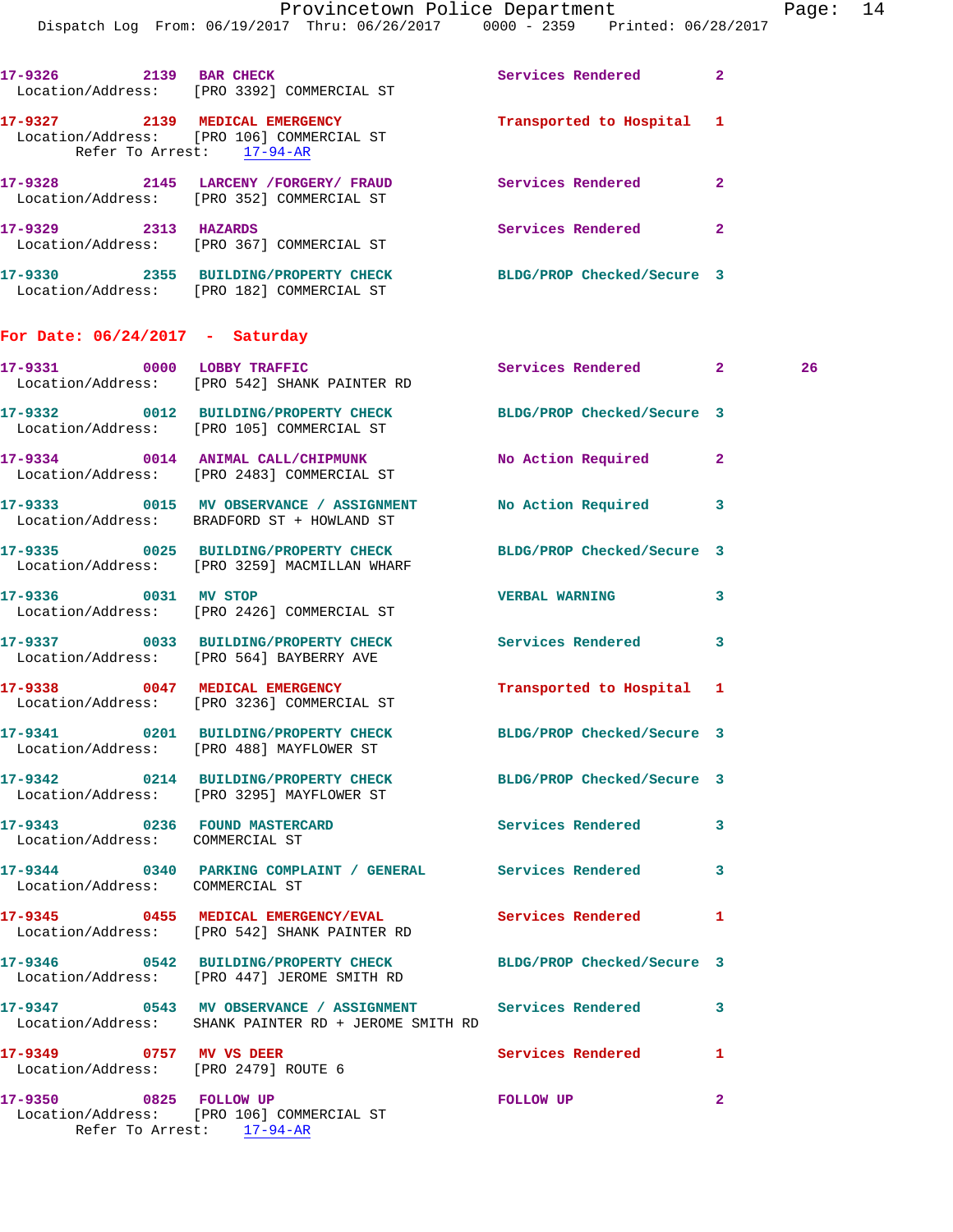**17-9351 0844 ABDOMINAL PAINS/TRANSPORT Transported to Hospital 1**  Location/Address: [PRO 440] HARRY KEMP WAY **17-9352 0849 DECEASED BIRD Services Rendered 2**  Location/Address: [PRO 4032] BRADFORD ST **17-9353 0851 BIKE STOLEN Services Rendered 2**  Location/Address: [PRO 542] SHANK PAINTER RD **17-9354 0918 MV OBSERVANCE / ASSIGNMENT Services Rendered 3**  Location/Address: [PRO 3672] ROUTE 6 **17-9355 0921 WATER PIPE BURST Services Rendered 3**  Location/Address: [PRO 2761] COTTAGE ST **17-9356 0956 BUILDING/PROPERTY CHECK BLDG/PROP Checked/Secure 3 1**  Location/Address: [PRO 3317] CEMETERY RD **17-9357 1013 BUILDING/PROPERTY CHECK BLDG/PROP Checked/Secure 3**  Location/Address: [PRO 2500] COMMERCIAL ST 17-9358 1019 PARK, WALK & TALK **Services Rendered** 2 Location/Address: RYDER ST + COMMERCIAL ST **17-9360 1123 BUILDING/PROPERTY CHECK Services Rendered 3**  Location/Address: [PRO 526] RYDER ST EXT **17-9361 1131 PARKING COMPLAINT / GENERAL GONE ON ARRIVAL 3**  Location/Address: [PRO 208] COMMERCIAL ST **17-9362 1155 911 GENERAL GONE ON ARRIVAL 1**  Location/Address: [PRO 175] COMMERCIAL ST 17-9363 1159 COMPLAINT **Services Rendered** 3 Location/Address: [PRO 269] COMMERCIAL ST **17-9364 1228 PARKING BAN PARADE ROUTE Vehicle Towed 3**  Location/Address: COMMERCIAL ST **17-9366 1330 MV ACCIDENT Services Rendered 1**  Location/Address: CENTER ST 17-9367 1351 FOUND KEYS **17-9367** Services Rendered 3 Location/Address: [PRO 3456] RYDER ST EXT **17-9369 1407 MV STOP VERBAL WARNING 3**  Location/Address: [PRO 2479] ROUTE 6 **17-9370 1414 PARADE Services Rendered 2**  Location: [PRO 3431] LOPES SQUARE **17-9371 1415 BUILDING/PROPERTY CHECK BLDG/PROP Checked/Secure 3**  Location/Address: [PRO 519] RACE POINT RD **17-9372 1502 LOST BLACK IPHONE 6 Services Rendered 3**  Location/Address: [PRO 542] SHANK PAINTER RD **17-9373 1540 LOST SAMSUNG PHONE Services Rendered 3**  Location/Address: [PRO 542] SHANK PAINTER RD **17-9375 1612 ASSIST AGENCY / MUTUAL AID Services Rendered 3**  Location/Address: [PRO 396] COMMERCIAL ST **17-9376 1615 MEDICAL EMERGENCY/FAINT PATIENT REFUSAL 1**  Location/Address: [PRO 285] COMMERCIAL ST 17-9377 1625 MEDICAL EMERGENCY/ASSIST Services Rendered 1 Location/Address: [PRO 3259] MACMILLAN WHARF

**17-9378 1627 MEDICAL EMERGENCY/FALL Services Rendered 1**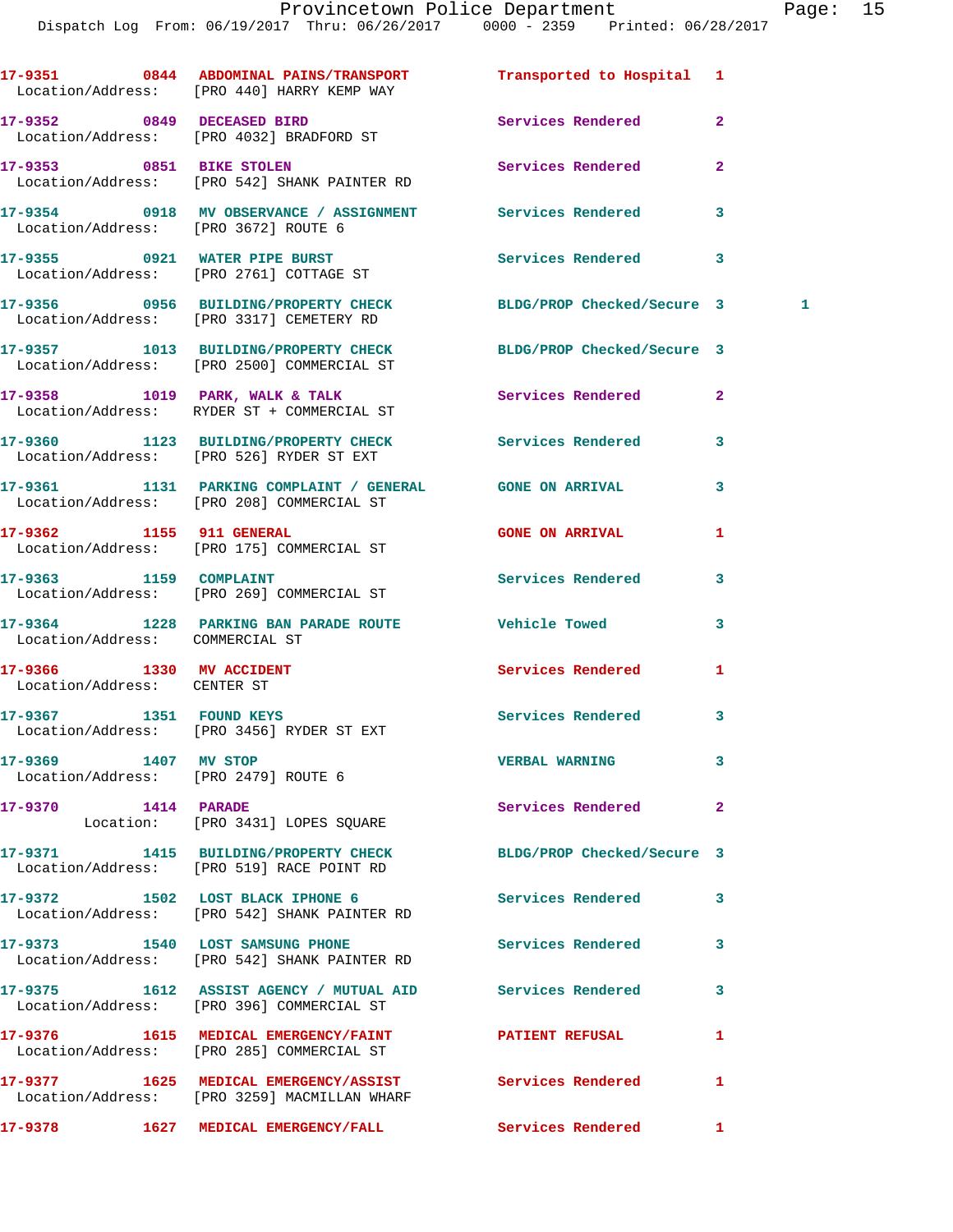|                                        | Provincetown Police Department<br>Dispatch Log From: 06/19/2017 Thru: 06/26/2017 0000 - 2359 Printed: 06/28/2017 |                            |                |
|----------------------------------------|------------------------------------------------------------------------------------------------------------------|----------------------------|----------------|
|                                        | Location/Address: ARCH ST + COMMERCIAL ST                                                                        |                            |                |
|                                        | 17-9379 1657 LANDLORD/TENANT<br>Location/Address: [PRO 1253] BRADFORD ST                                         | Services Rendered          | $\overline{2}$ |
| 17-9380 1834 MV STOP                   | Location: [PRO 3431] LOPES SQUARE                                                                                | <b>VERBAL WARNING</b>      | 3              |
|                                        | 17-9381 1838 PARK, WALK & TALK<br>Location/Address: [PRO 165] COMMERCIAL ST                                      | Services Rendered          | $\overline{a}$ |
|                                        | 17-9382 1849 BUILDING/PROPERTY CHECK BLDG/PROP Checked/Secure 3<br>Location/Address: [PRO 105] COMMERCIAL ST     |                            |                |
| Refer To Arrest: 17-94-AR              | 17-9383 1853 FOLLOW UP<br>Location/Address: [PRO 106] COMMERCIAL ST                                              | SPOKEN TO                  | $\mathbf{2}$   |
|                                        | 17-9384 1913 SHOPLIFTING<br>Location/Address: [PRO 230] COMMERCIAL ST                                            | SPOKEN TO                  | 3              |
| 17-9385 1917 DISTURBANCE               | Location/Address: [PRO 94] BRADFORD ST                                                                           | Unfounded                  | 1              |
|                                        | 17-9386 1948 DISTURBANCE<br>Location/Address: [PRO 3348] WEST VINE ST                                            | Could Not Locate           | 1              |
| 17-9387 1951 COMPLAINT                 | Location/Address: [PRO 208] COMMERCIAL ST                                                                        | Services Rendered          | 3              |
|                                        | 17-9388 1958 BUILDING/PROPERTY CHECK<br>Location/Address: [PRO 2483] COMMERCIAL ST                               | BLDG/PROP Checked/Secure 3 |                |
|                                        | 17-9390 2013 BUILDING/PROPERTY CHECK<br>Location/Address: [PRO 3033] COMMERCIAL ST                               | BLDG/PROP Checked/Secure 3 |                |
|                                        | 17-9391 2017 MEDICAL EMERGENCY<br>Location/Address: [PRO 3670] SHANK PAINTER RD                                  | Transported to Hospital 1  |                |
|                                        | 17-9393 2048 ASSIST AGENCY / MASHPEE PD Taken/Referred to Other<br>Location/Address: [PRO 542] SHANK PAINTER RD  |                            | 3              |
| 17-9394 2051 MV STOP                   | Location/Address: [PRO 1702] COMMERCIAL ST                                                                       | <b>VERBAL WARNING</b>      | 3              |
| 17-9395 2054 BAR CHECK                 | Location/Address: [PRO 3908] COMMERCIAL ST                                                                       | LICENSING/NO ACTION        | $\overline{a}$ |
|                                        | 17-9396 2117 BUILDING/PROPERTY CHECK BLDG/PROP Checked/Secure 3<br>Location/Address: [PRO 3033] COMMERCIAL ST    |                            |                |
|                                        | 17-9397 2136 BUILDING/PROPERTY CHECK<br>Location/Address: [PRO 3259] MACMILLAN WHARF                             | BLDG/PROP Checked/Secure 3 |                |
| 17-9398 2146 COMPLAINT                 | Location/Address: [PRO 3259] MACMILLAN WHARF                                                                     | SPOKEN TO                  | 3              |
| 17-9399 2220 BAR CHECK                 | Location/Address: [PRO 3276] COMMERCIAL ST                                                                       | LICENSING/NO ACTION        | $\mathbf{2}$   |
| 17-9400 2244 DISTURBANCE               | Location/Address: [PRO 3276] COMMERCIAL ST                                                                       | Services Rendered          | 1              |
| 17-9401 2300 DISTURBANCE               | Location/Address: [PRO 3276] COMMERCIAL ST                                                                       | Services Rendered          | 1              |
| 17-9402 2339 BAR CHECK                 | Location/Address: [PRO 2832] COMMERCIAL ST                                                                       | Services Rendered          | $\mathbf{2}$   |
| Location/Address: [PRO 58] BRADFORD ST | 17-9404 2347 MV OBSERVANCE / ASSIGNMENT No Action Required                                                       |                            | 3              |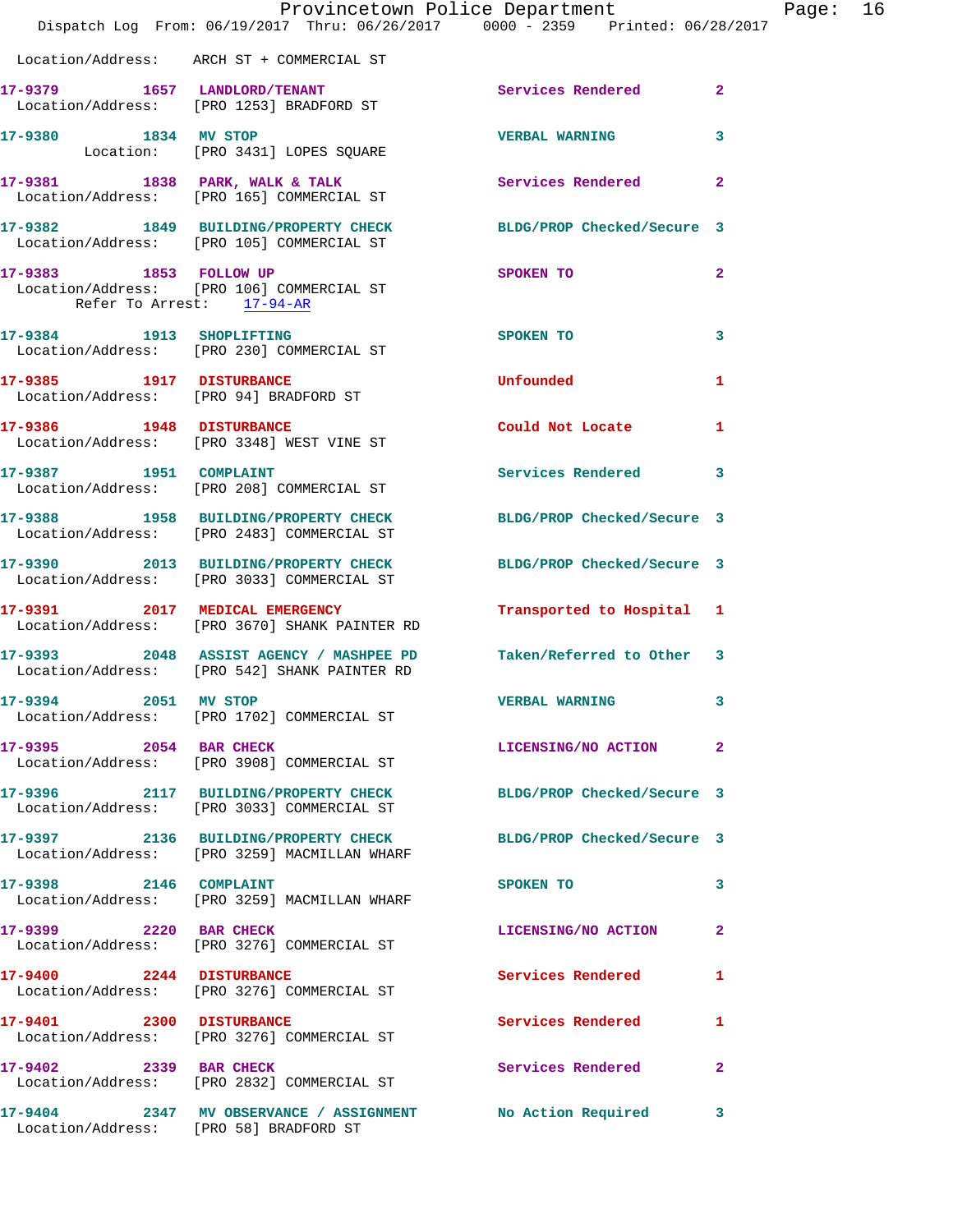## **For Date: 06/25/2017 - Sunday**

|                                      | 17-9403 0000 LOBBY TRAFFIC<br>Location/Address: [PRO 542] SHANK PAINTER RD                                      | Services Rendered 2       |                | 33 |
|--------------------------------------|-----------------------------------------------------------------------------------------------------------------|---------------------------|----------------|----|
|                                      | 17-9407 0022 SUSPICIOUS ACTIVITY     Services Rendered     2<br>Location/Address:    [PRO 3259] MACMILLAN WHARF |                           |                |    |
|                                      | 17-9409 0027 DISTURBANCE<br>Location/Address: [PRO 3443] COMMERCIAL ST                                          | SPOKEN TO                 | 1              |    |
|                                      | 17-9410 0032 MEDICAL EMERGENCY<br>Location/Address: [PRO 105] COMMERCIAL ST                                     | Transported to Hospital 1 |                |    |
|                                      | 17-9411 0035 ASSIST CITIZEN<br>Location/Address: [PRO 542] SHANK PAINTER RD                                     | Services Rendered         | $\mathbf{3}$   |    |
|                                      | 17-9412 0039 MEDICAL EMERGENCY<br>Location/Address: [PRO 542] SHANK PAINTER RD                                  | No Action Required 1      |                |    |
|                                      | 17-9415 0122 MEDICAL EMERGENCY<br>Location/Address: [PRO 542] SHANK PAINTER RD                                  | Services Rendered         | 1              |    |
|                                      | 17-9416  0128 ANIMAL CALL/LOOSE DOG  No Action Required  2<br>Location/Address: [PRO 944] MASONIC PL            |                           |                |    |
| Location/Address: [PRO 82] CENTER ST | 17-9419 0138 MEDICAL EMERGENCY                                                                                  | Services Rendered         | 1              |    |
| Location/Address: COMMERCIAL ST      | 17-9421 0235 SUSPICIOUS ACTIVITY No Action Required 2                                                           |                           |                |    |
|                                      | 17-9422 0239 COMPLAINT<br>Location/Address: [PRO 2977] COMMERCIAL ST                                            | Could Not Locate          | 3              |    |
|                                      | 17-9425 0410 MISSING PERSON<br>Location/Address: [PRO 106] COMMERCIAL ST                                        | Services Rendered         | 1              |    |
|                                      | 17-9426 0422 MEDICAL EMERGENCY<br>Location/Address: [PRO 542] SHANK PAINTER RD                                  | PATIENT REFUSAL           | 1              |    |
|                                      | 17-9427 0602 BUILDING/PROPERTY CHECK Services Rendered<br>Location/Address: [PRO 2494] BRADFORD ST              |                           | 3              |    |
|                                      | 17-9428 0608 BUILDING/PROPERTY CHECK Services Rendered 3<br>Location/Address: [PRO 3259] MACMILLAN WHARF        |                           |                |    |
| Location/Address: [PRO 3921] ROUTE 6 | 17-9429 0619 BUILDING/PROPERTY CHECK BLDG/PROP Checked/Secure 3                                                 |                           |                |    |
|                                      | 17-9430 0710 FLIGHT COVERAGE<br>Location/Address: [PRO 516] RACE POINT RD                                       | <b>Services Rendered</b>  | $\overline{2}$ |    |
| 17-9431 0804 LIFT ASSIST             | Location/Address: [PRO 442] HARRY KEMP WAY                                                                      | <b>Services Rendered</b>  | 1              |    |
| 17-9432 0916 LOST WALLET             | Location/Address: [PRO 3443] COMMERCIAL ST                                                                      | <b>Services Rendered</b>  | 3              |    |
| 17-9434 0936 BIKE STOLEN             | Location/Address: [PRO 2034] BRADFORD ST                                                                        | Services Rendered         | 2              |    |
| 17-9436 0952 FIRST AID               | Location/Address: [PRO 1892] SHANK PAINTER RD                                                                   | Services Rendered         | 1              |    |
| 17-9437 1004 TRESPASS                | Location/Address: [PRO 606] CONWELL ST                                                                          | Services Rendered         | $\mathbf{2}$   |    |
| 17-9438                              | 1048 SOLAR LIGHTS STOLEN                                                                                        | Services Rendered         | $\mathbf{2}$   |    |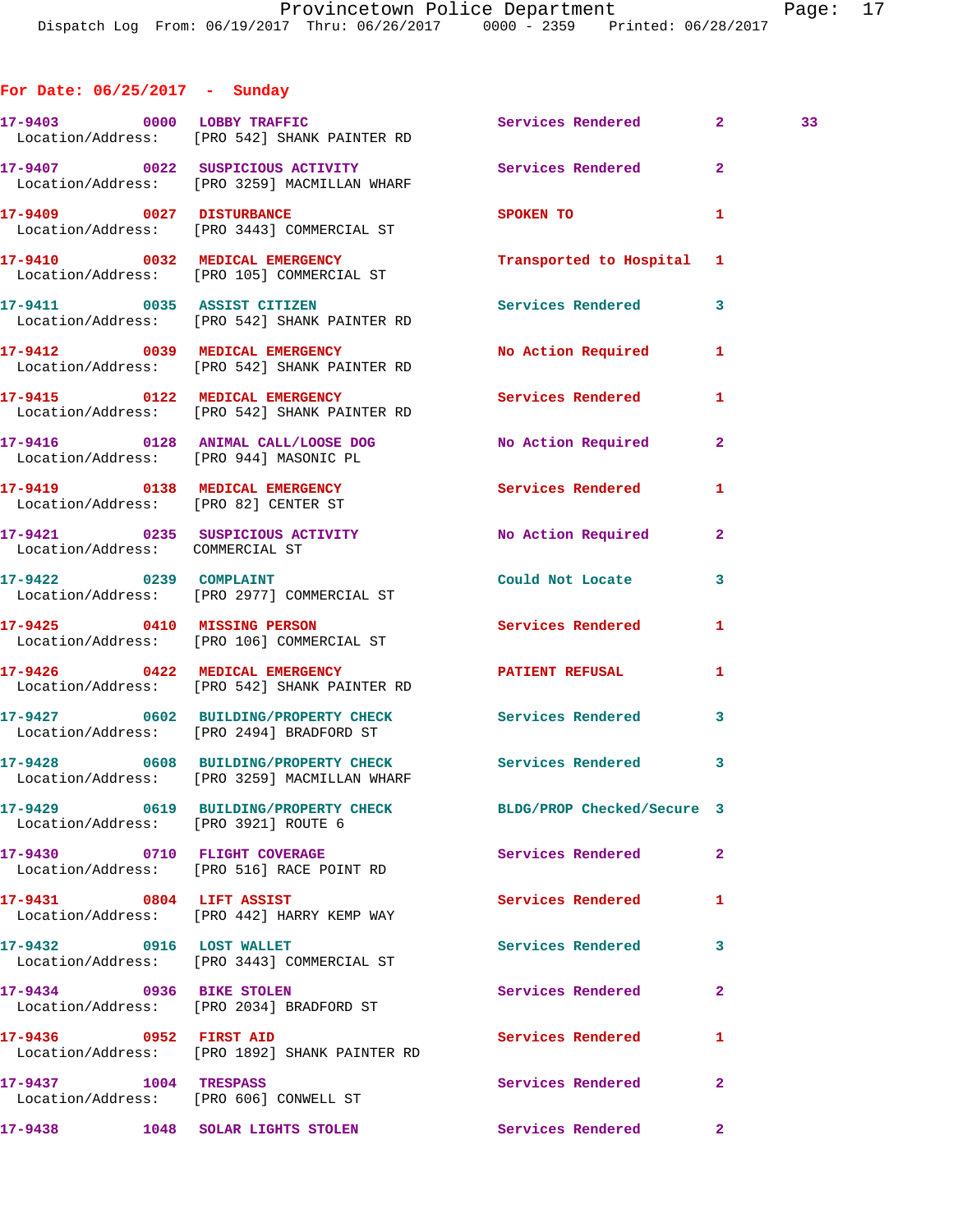|                                                           | Dispatch Log From: 06/19/2017 Thru: 06/26/2017 0000 - 2359 Printed: 06/28/2017                                  | Provincetown Police Department |                | Page: 18 |  |
|-----------------------------------------------------------|-----------------------------------------------------------------------------------------------------------------|--------------------------------|----------------|----------|--|
|                                                           | Location/Address: [PRO 1023] NICKERSON ST                                                                       |                                |                |          |  |
|                                                           | 17-9440 1127 LOST CREDIT CARD WALLET Services Rendered 3<br>Location/Address: [PRO 1174] WINTHROP ST            |                                |                |          |  |
|                                                           | 17-9441 1155 PARADE<br>Location/Address: [PRO 512] PRINCE ST                                                    | Services Rendered              | $\overline{2}$ |          |  |
|                                                           | 17-9442 1201 LOST DEBIT CARD Services Rendered 3<br>Location/Address: [PRO 542] SHANK PAINTER RD                |                                |                |          |  |
|                                                           | 17-9443 1217 BIKES STOLEN<br>Location/Address: [PRO 2043] BRADFORD ST                                           | Services Rendered 2            |                | 1        |  |
| 17-9444 1306 DISORDERLY                                   | Location/Address: COMMERCIAL ST + RYDER ST                                                                      | Services Rendered 2            |                |          |  |
|                                                           | 17-9445 1413 MV DISABLED<br>Location/Address: CARVER ST + BRADFORD ST                                           | Services Rendered              | $\mathbf{2}$   |          |  |
|                                                           | 17-9446 1416 PARKING COMPLAINT / GENERAL SPOKEN TO<br>Location/Address: [PRO 530] SHANK PAINTER RD              |                                | 3              |          |  |
|                                                           | 17-9447 1433 SERVE TRESPASS ORDER Services Rendered 3<br>Location/Address: [PRO 606] CONWELL ST                 |                                |                |          |  |
|                                                           | 17-9449 1449 SHOPLIFTING<br>Location/Address: [PRO 230] COMMERCIAL ST                                           | Services Rendered 3            |                |          |  |
|                                                           | 17-9450 1504 PANIC ALARM<br>Location/Address: [PRO 2087] HARRY KEMP WAY                                         | Services Rendered 1            |                |          |  |
|                                                           | 17-9451 1516 FALL/HEAD INJURY<br>Location/Address: [PRO 2539] RYDER ST EXT                                      | <b>PATIENT REFUSAL</b>         | 1              |          |  |
|                                                           | 17-9452 1519 PARK, WALK & TALK<br>Location/Address: [PRO 105] COMMERCIAL ST                                     | No Action Required             | $\overline{2}$ |          |  |
|                                                           | 17-9453 1557 FOUND DISCOVER CARDS Services Rendered<br>Location: [PRO 3431] LOPES SQUARE                        |                                | 3              |          |  |
| 17-9454 1623 MV HIT & RUN                                 | Location/Address: [PRO 116] COMMERCIAL ST<br>Refer To Accident: 17-31-AC                                        | Services Rendered 2            |                |          |  |
| 17-9455 1634 ABANDONED                                    |                                                                                                                 | Services Rendered              | $\mathbf{1}$   |          |  |
|                                                           | 17-9456 1710 SEIZURE/TRANSPORT<br>Location/Address: [PRO 269] COMMERCIAL ST                                     | Transported to Hospital 1      |                |          |  |
|                                                           | 17-9457 1720 BUILDING/PROPERTY CHECK<br>Location/Address: [PRO 2500] COMMERCIAL ST                              | BLDG/PROP Checked/Secure 3     |                |          |  |
|                                                           | 17-9458 1721 BUILDING/PROPERTY CHECK<br>Location/Address: [PRO 2500] COMMERCIAL ST                              | BLDG/PROP Checked/Secure 3     |                |          |  |
|                                                           | 17-9459 1754 FOUND KEYS<br>Location/Address: [PRO 611] COMMERCIAL ST                                            | Services Rendered              | 3              |          |  |
| 17-9460 1820 BY-LAW VIOLATION                             | Location/Address: [PRO 1997] COMMERCIAL ST                                                                      | Services Rendered              | $\mathbf{2}$   |          |  |
|                                                           | 17-9462 1843 BUILDING/PROPERTY CHECK BLDG/PROP Checked/Secure 3<br>Location/Address: [PRO 526] RYDER ST EXT     |                                |                |          |  |
|                                                           | 17-9463 1847 BUILDING/PROPERTY CHECK BLDG/PROP Checked/Secure 3<br>Location/Address: [PRO 3259] MACMILLAN WHARF |                                |                |          |  |
| 17-9464 1859 COMPLAINT<br>Location/Address: COMMERCIAL ST |                                                                                                                 | Peace Restored <b>Peace</b>    | 3              |          |  |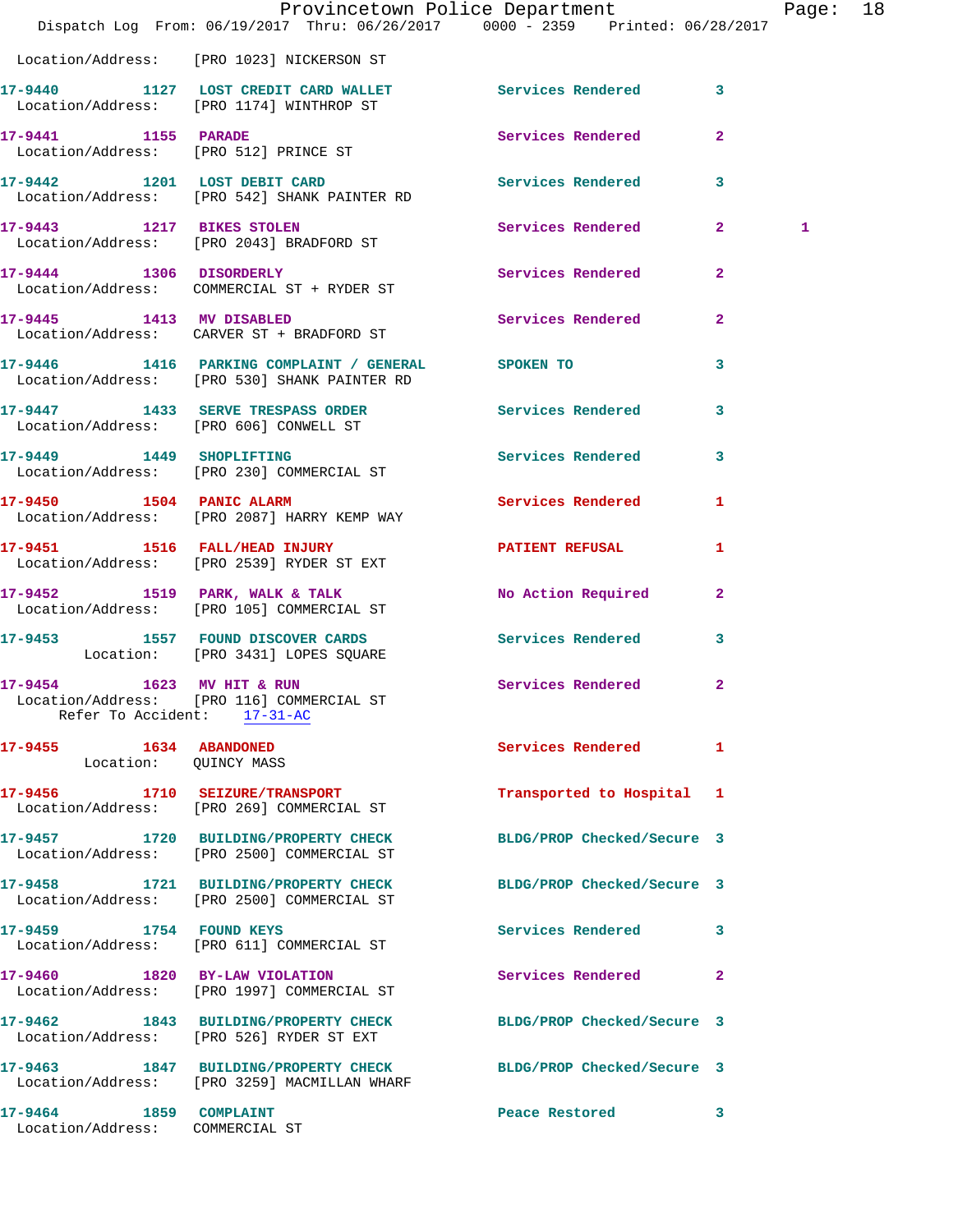|                                                                | Dispatch Log From: 06/19/2017 Thru: 06/26/2017 0000 - 2359 Printed: 06/28/2017                                                                      |                           |              |              |
|----------------------------------------------------------------|-----------------------------------------------------------------------------------------------------------------------------------------------------|---------------------------|--------------|--------------|
|                                                                | 17-9465 1910 BUILDING/PROPERTY CHECK BLDG/PROP Checked/Secure 3<br>Location/Address: [PRO 3033] COMMERCIAL ST                                       |                           |              |              |
| 17-9466 1948 SHOPLIFTING                                       | Location/Address: [PRO 230] COMMERCIAL ST                                                                                                           | <b>SPOKEN TO</b>          | 3            |              |
|                                                                | 17-9468 2009 ASSIST CITIZEN/REASSURANCE Services Rendered<br>Location/Address: [PRO 716] BRADFORD ST                                                |                           | 3            |              |
|                                                                | 17-9469 2016 MEDICAL EMERGENCY<br>Location/Address: [PRO 716] BRADFORD ST                                                                           | Transported to Hospital   | 1            |              |
|                                                                | 17-9470 2101 MEDICAL EMERGENCY<br>Location/Address: [PRO 1289] BRADFORD ST                                                                          | Transported to Hospital 1 |              |              |
|                                                                | 17-9471 2115 TAXI INSPECTION<br>Location/Address: [PRO 542] SHANK PAINTER RD                                                                        | Services Rendered         | $\mathbf{2}$ |              |
| Location/Address: COMMERCIAL ST                                | 17-9472 2200 BUILDING/PROPERTY CHECK BLDG/PROP Checked/Secure 3                                                                                     |                           |              |              |
| 17-9474 2232 COMPLAINT                                         | Location/Address: [PRO 451] JOHNSON ST                                                                                                              | Services Rendered         | 3            |              |
| For Date: $06/26/2017$ - Monday                                |                                                                                                                                                     |                           |              |              |
|                                                                | 17-9479 0000 LOBBY TRAFFIC<br>Location/Address: [PRO 542] SHANK PAINTER RD                                                                          | Services Rendered         | $\mathbf{2}$ | 28           |
| 17-9480 0000 FOUND LG PHONE<br>Location/Address: COMMERCIAL ST |                                                                                                                                                     | Services Rendered 3       |              | $\mathbf{1}$ |
| Refer To Arrest: 17-100-AR                                     | 17-9475 0009 FOLLOW UP<br>Location/Address: [PRO 221] COMMERCIAL ST                                                                                 | Arrest(s) Made            | $\mathbf{2}$ |              |
|                                                                | 17-9476 		 0135 MV OBSERVANCE / ASSIGNMENT 		 No Action Required 3<br>Location/Address: BRADFORD ST + HOWLAND ST                                    |                           |              |              |
|                                                                | 17-9478 0239 PARKING COMPLAINT / GENERAL Could Not Locate<br>Location/Address: [PRO 526] RYDER ST EXT                                               |                           | 3            |              |
|                                                                | 17-9481 0601 PARK, WALK & TALK<br>Location: [PRO 3431] LOPES SQUARE                                                                                 | Services Rendered         | $\mathbf{2}$ |              |
|                                                                | 17-9482 0624 MEDICAL EMERGENCY<br>Location/Address: [PRO 208] COMMERCIAL ST                                                                         | Transported to Hospital 1 |              |              |
|                                                                | 17-9483 0626 ASSIST CITIZEN/REASSURANCE Services Rendered<br>Location/Address: [PRO 757] BRADFORD ST                                                |                           | 3            |              |
|                                                                | 17-9484 0821 COURT TRANSPORT<br>Location/Address: [PRO 542] SHANK PAINTER RD<br>Refer To Arrest: $\frac{17-100-AR}{1}$<br>Refer To Arrest: 17-94-AR | Taken/Referred to Other 3 |              |              |
|                                                                | 17-9488 0904 FOUND WALLET<br>Location/Address: [PRO 2564] COMMERCIAL ST                                                                             | Services Rendered 3       |              |              |
|                                                                | 17-9489 0910 SERVICE CALL<br>Location/Address: [PRO 1220] HARRY KEMP WAY                                                                            | Taken/Referred to Other 3 |              |              |
|                                                                | 17-9492 1116 COMPLAINT/PATROL REQUEST Services Rendered<br>Location/Address: [PRO 526] RYDER ST EXT                                                 |                           | 3            |              |
|                                                                | 17-9493 1143 BURGLAR ALARM<br>Location/Address: [PRO 2576] COMMERCIAL ST                                                                            | False Alarm               | 1            |              |
|                                                                | 17-9494 1206 BUILDING/PROPERTY CHECK                                                                                                                | Services Rendered 3       |              |              |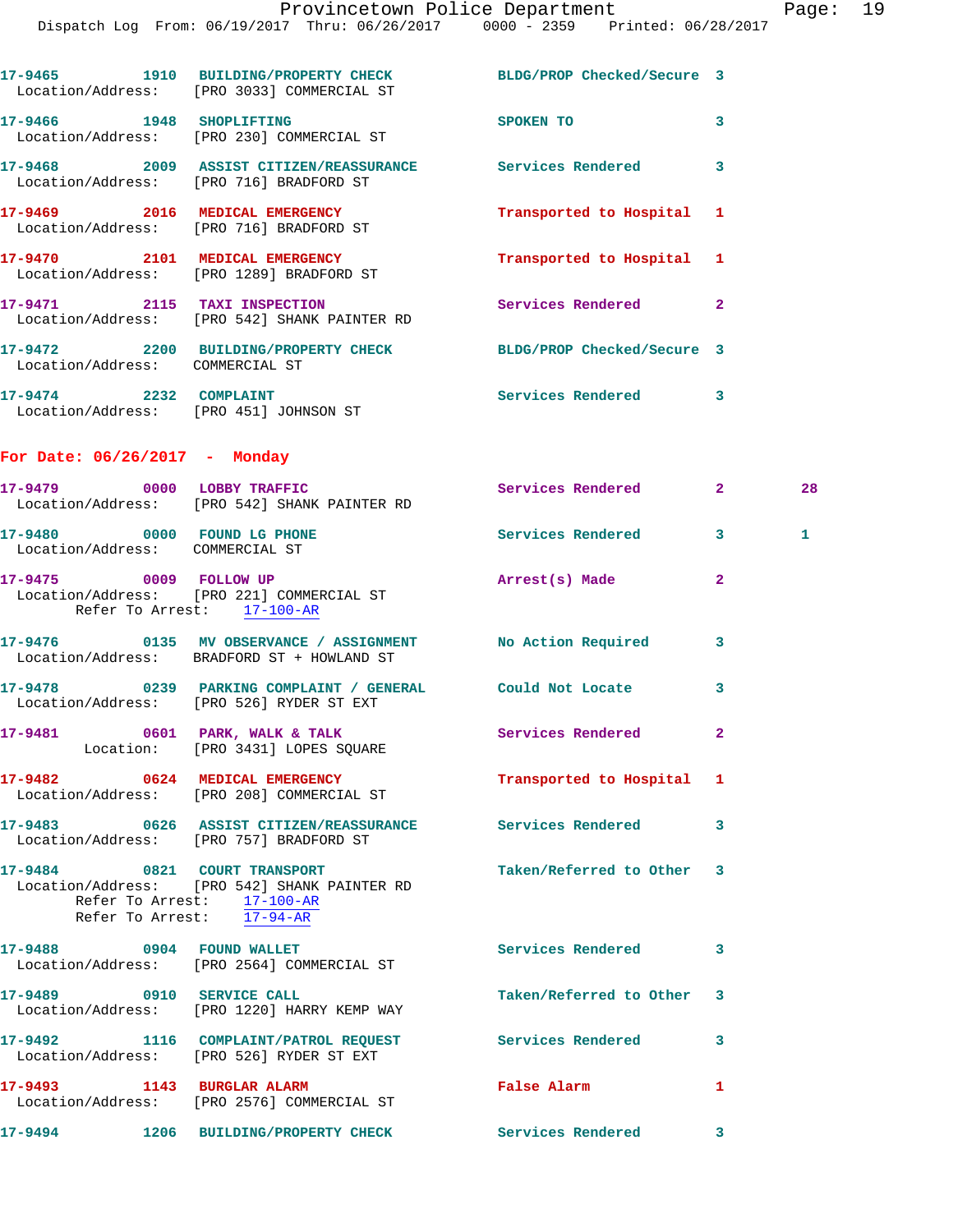|                                                                  | Provincetown Police Department<br>Dispatch Log From: 06/19/2017 Thru: 06/26/2017 0000 - 2359 Printed: 06/28/2017 |                            |                |
|------------------------------------------------------------------|------------------------------------------------------------------------------------------------------------------|----------------------------|----------------|
|                                                                  | Location/Address: [PRO 2977] COMMERCIAL ST                                                                       |                            |                |
|                                                                  | 17-9495 1217 BUILDING/PROPERTY CHECK Services Rendered<br>Location/Address: [PRO 2490] PROVINCELANDS RD          |                            | 3              |
| Location/Address: [PRO 2521] ROUTE 6                             | 17-9496 1237 MV OBSERVANCE / ASSIGNMENT Services Rendered                                                        |                            | 3              |
| 17-9497 1320 MV VANDALISM                                        | Location/Address: [PRO 3670] SHANK PAINTER RD                                                                    | Services Rendered          | $\overline{2}$ |
|                                                                  | 17-9498 1339 SEIZURE/TRANSPORT<br>Location/Address: [PRO 1952] COMMERCIAL ST                                     | Transported to Hospital    | 1              |
|                                                                  | 17-9499 1354 PARKED MV COMPLAINT<br>Location/Address: [PRO 371] COMMERCIAL ST                                    | Services Rendered          | $\mathbf{2}$   |
|                                                                  | 17-9500 1420 DIABETIC SEIZURE<br>Location/Address: [PRO 2832] COMMERCIAL ST                                      | Transported to Hospital    | 1              |
|                                                                  | 17-9501 1430 VOMITING/RESCUE<br>Location/Address: [PRO 1789] BRADFORD ST                                         | Transported to Hospital    | 1              |
| 17-9502 1437 BIKE ACCIDENT<br>Location/Address: PROVINCELANDS RD |                                                                                                                  | <b>PATIENT REFUSAL</b>     | $\mathbf{2}$   |
| Location/Address: THISTLEMORE RD                                 | 17-9504 1527 ANIMAL CALL/DOG IN M/V GONE ON ARRIVAL                                                              |                            | $\overline{a}$ |
|                                                                  | 17-9505 1530 ANNOYING PHONE CALLS<br>Location/Address: [PRO 1620] BRADFORD ST                                    | <b>Services Rendered</b>   | 3              |
|                                                                  | 17-9508 1730 MV ACCIDENT/PAST OCCURRED<br>Location/Address: [PRO 542] SHANK PAINTER RD                           | SPOKEN TO                  | 1              |
|                                                                  | 17-9510 1813 BUILDING/PROPERTY CHECK<br>Location/Address: [PRO 1737] BRADFORD ST                                 | BLDG/PROP Checked/Secure 3 |                |
|                                                                  | 17-9511 1823 BUILDING/PROPERTY CHECK<br>Location/Address: [PRO 2483] COMMERCIAL ST                               | <b>Services Rendered</b>   | 3              |
| Location/Address: [PRO 3440] ROUTE 6                             | 17-9512 1839 MV OBSERVANCE / ASSIGNMENT Services Rendered                                                        |                            | 3              |
| 17-9513 1843 MV STOP<br>Location/Address: [PRO 2513] ROUTE 6     |                                                                                                                  | <b>VERBAL WARNING</b>      | 3              |
| Location/Address: [PRO 2513] ROUTE 6                             | 17-9514 1952 MV OBSERVANCE / ASSIGNMENT Services Rendered                                                        |                            | 3              |
| 17-9515 2000 MV STOP                                             | Location/Address: [PRO 2521] ROUTE 6                                                                             | Citation/Warning Issued    | 3              |
| Location/Address: ROUTE 6                                        | 17-9516 2006 MV OBSERVANCE / ASSIGNMENT Services Rendered                                                        |                            | 3              |
|                                                                  | 17-9517 2043 PARK, WALK & TALK<br>Location/Address: [PRO 105] COMMERCIAL ST                                      | Services Rendered          | $\mathbf{2}$   |
|                                                                  | 17-9519 2054 MEDICAL EMERGENCY/UNKNOWN<br>Location/Address: [PRO 1449] ATKINS MAYO RD                            | Services Rendered          | 1              |
|                                                                  | 17-9520 2112 BUILDING/PROPERTY CHECK<br>Location/Address: [PRO 2206] COMMERCIAL ST                               | BLDG/PROP Checked/Secure 3 |                |
|                                                                  | 17-9521 2148 BY-LAW VIOLATION<br>Location/Address: [PRO 3033] COMMERCIAL ST                                      | SPOKEN TO                  | 2              |
| 17-9522 2200 HAZARDS<br>Location/Address: [PRO 2479] ROUTE 6     |                                                                                                                  | Could Not Locate           | 2              |